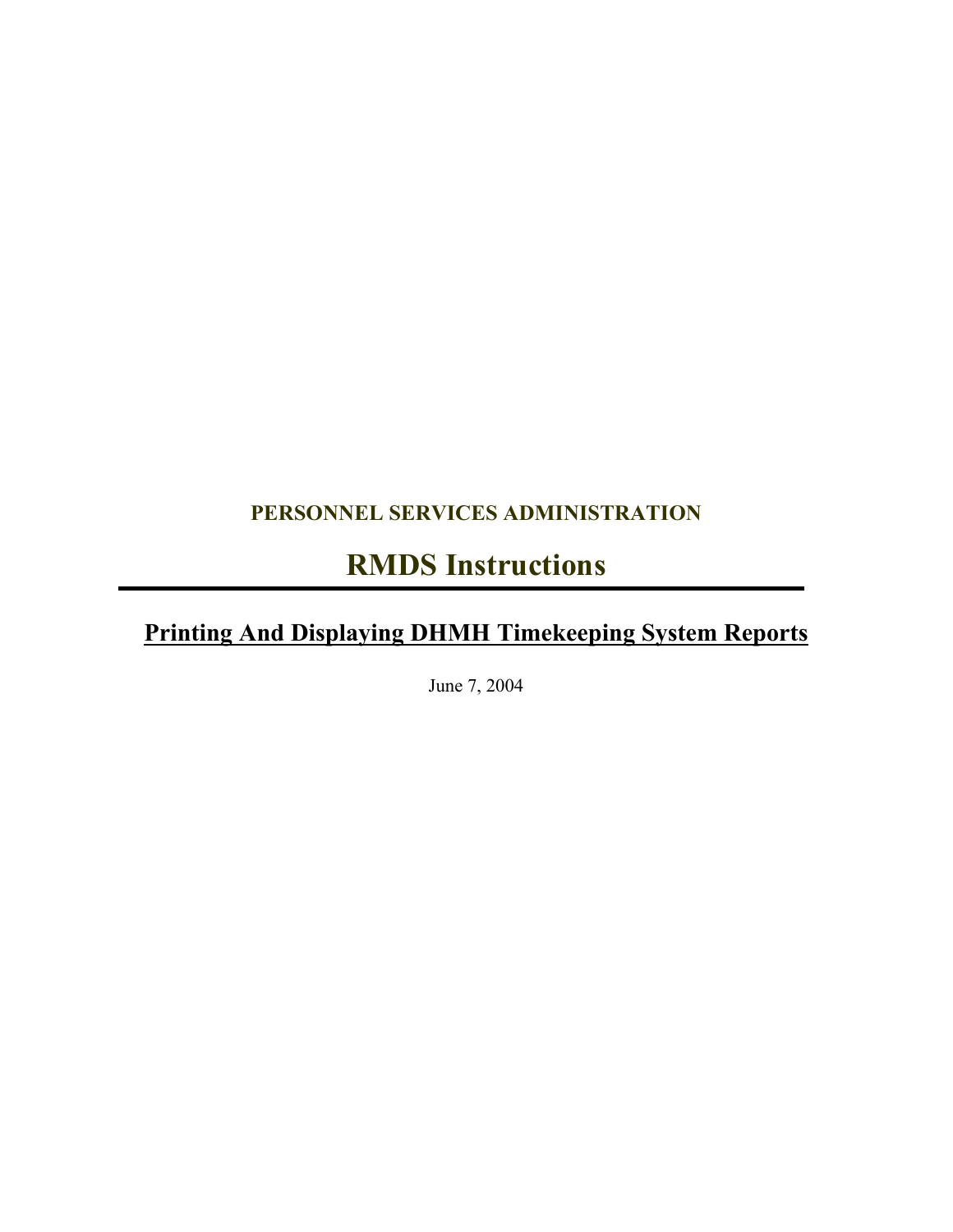### **Introduction:**

**RMDS** is the abbreviation for the **R**eport **M**anagement and **D**istribution **S**ystem. RMDS is an Annapolis Data Center (ADC) mainframe computer (versus PC) software package that provides you capabilities for viewing and printing DHMH Timekeeping System reports. When we provide ADC logon ID's for access to the Timekeeping System, we also will provide them with RMDS access.

This manual contains instructions describing how you would list the available report files (also referred to as 'timestamps'), print the report files, print a portion of the report file and how to display the report information on your screen, using the screen commands available within RMDS. The report files are given a name called a 'timestamp'. This timestamp is the date and time signature of the actual computer clock time when the report file was created by the mainframe timekeeping programs. The format of the timestamp is **YYYY-MM-DD-HH.MI.SS**  (i.e., **2003-06-10-10.29.20** means the report file was created at 10:29 a.m. on June 10, 2003.

This timestamp is meaningful to you because, when you list the reports (Page 7) in RMDS, you are able to determine that the DHMH Timekeeping System programs have executed according to the DHMH Timekeeping Schedule. This means that the most recent reports are available for printing or displaying. New report files should be available on the morning after your deadline for entry of Phase 1 or Phase 2 transactions.

| DHMH Timekeeping Reports Per Report Name21 |
|--------------------------------------------|
|                                            |

### **Important To Remember:**

For the Report Name on the RMDS **Main Menu**, use **Timekeeping Reports** for displaying or printing all of your reports **except for the current and prior year grid reports**. For these two reports only, use **Timekeeping Grids** for the Report Name. .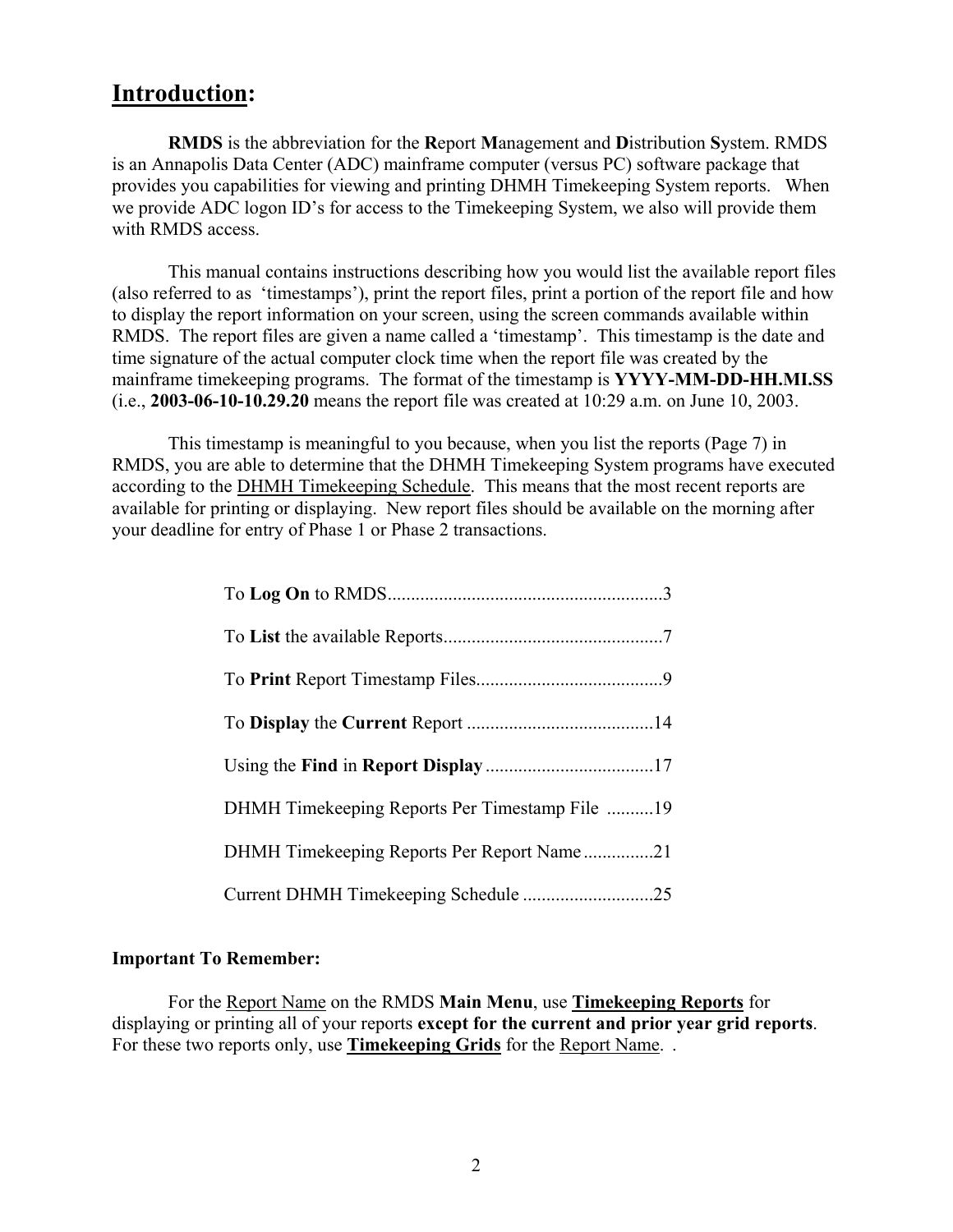## **Accessing RMDS At The Annapolis Data Center (ADC)**

the Main Menu as shown below. Your cursor should be at the **bottom left** corner of the screen. Open Rumba or the software application you use to access the Annapolis Data and obtain

|                                                                 | TERMINAL ID ADTFM32                      | ANNAPOLIS DATA CENTER<br><b>HELP DESK PHONE NUMBERS</b>                                                                                                                                                                                                                                                                                                                                                                                                                             | <b>ANNAPOLIS NETWORK</b>                                                            |
|-----------------------------------------------------------------|------------------------------------------|-------------------------------------------------------------------------------------------------------------------------------------------------------------------------------------------------------------------------------------------------------------------------------------------------------------------------------------------------------------------------------------------------------------------------------------------------------------------------------------|-------------------------------------------------------------------------------------|
| ADC: 410-260-7400<br>MVA: 410-768-7181<br>DLLR UI: 410-767-2222 |                                          | DHMH : 410-767-6534<br>DHR: 410-767-7002<br>DLLR ADMIN: 410-230-6363                                                                                                                                                                                                                                                                                                                                                                                                                | FMIS: 410-260-7778<br>DJJ: 410-230-3434                                             |
|                                                                 | PRODUCTION CICS SYSTEMS                  | <b>TEST CICS SYSTEMS</b>                                                                                                                                                                                                                                                                                                                                                                                                                                                            | OTHER ADC SYSTEMS                                                                   |
| CICS                                                            | CICSP10 CICSP60                          | CICST20 CICST30 CICST40                                                                                                                                                                                                                                                                                                                                                                                                                                                             | <b>TSO</b><br><b>NVU</b>                                                            |
|                                                                 | SMART CICS SYSTEMS                       | <b>FMIS CICS SYSTEMS</b>                                                                                                                                                                                                                                                                                                                                                                                                                                                            | OTHER DATA CENTERS                                                                  |
|                                                                 | SMART SMARTMS SMARTMD<br>SMARTMB SMARTMU | FMIS FMISUAT FMISTRN<br><b>FMISDEV FMISSYS FMISNEW</b>                                                                                                                                                                                                                                                                                                                                                                                                                              | <b>MVA CISTRN CICSFMP</b><br><b>CISPRD UCS DHRCICS</b><br><b>COURTS HCFJIS CJIS</b> |
| <b>CICS</b>                                                     |                                          | ACCESS TO THIS SYSTEM IS RESTRICTED TO AUTHORIZED USERS ONLY AND LIMITED TO<br>APPROVED BUSINESS PURPOSES. BY USING THIS SYSTEM, YOU EXPRESSLY CONSENT TO<br>THE MONITORING OF ALL ACTIVITIES. ANY UNAUTHORIZED ACCESS OR USE OF THIS<br>SYSTEM IS PROHIBITED AND COULD BE SUBJECT TO CRIMINAL AND CIVIL PENALTIES. ALL<br>TRANSACTIONAL RECORDS, REPORTS, EMAILS, SOFTWARE, AND OTHER DATA GENERATED<br>BY OR RESIDING UPON THIS SYSTEM ARE THE PROPERTY OF THE STATE OF MARYLAND. |                                                                                     |

To start the RMDS application, you will first need to log on to **CICS** (not BDCCICS) at e **ADC Main Menu.** Key in **CICS** and press the **Enter** key th

in the Terminal ID area at the top left of the screen. Just clear the screen and type in **CICS** again If you mistyped 'cics', ADC will give you an "invalid command" type of error message at the top of the blank screen.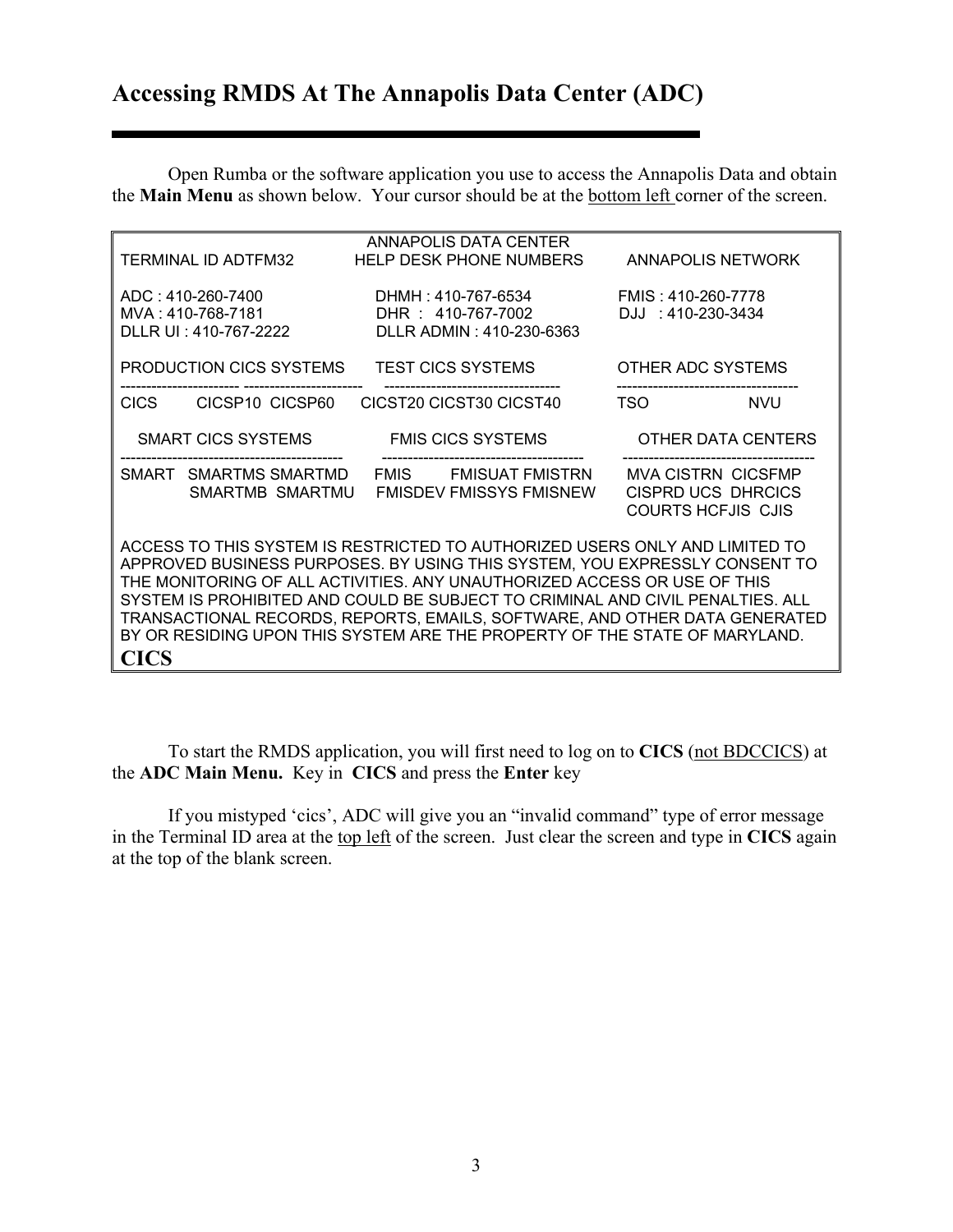## **CICS LOGON SCREEN**

After pressing the Enter key, the screen below will appear.

| <b>SYSTEM:</b><br><b>OFFICER</b>                  |             | A11CICS FOR ACF2 PASSWORD PROBLEMS, CALL YOUR SECURITY<br>CICS/TS 1.3 CICSP60 CA-ACF2/CICS INTERFACE 6.4 |  |  |  |
|---------------------------------------------------|-------------|----------------------------------------------------------------------------------------------------------|--|--|--|
| <b>TERMINAL:</b><br>NODE: ADTFL08                 | <b>FL08</b> |                                                                                                          |  |  |  |
| DAY: TUESDAY                                      |             |                                                                                                          |  |  |  |
| <b>SYSTEM DATE:</b><br>SYSTEM TIME:               |             | <b>JUNE 17, 2003</b><br>$11:14 \text{ AM}$                                                               |  |  |  |
| $LOGONID: \implies$ XXXXXX                        |             | $PASSWORD: \implies$ XXXXXXXXX                                                                           |  |  |  |
| NEW PASSWORD: ===><br>$($ enter twice $) = = \ge$ |             |                                                                                                          |  |  |  |
| CICS/VS - P60 (SYSTEM SIGNON/SIGNOFF FACILITY)    |             |                                                                                                          |  |  |  |

### **To complete the log in process for CICS**:

- Key in your ADC Logon ID on the **LOGONID:** line, then press the **TAB** key to move to the **PASSWORD:** line
- Key in your Logon ID's password
- **Press the Enter key**

### **If you needed to create a new password for your ADC Logon ID at this point:**

- **Press the TAB** to move to the **NEW PASSWORD** line
- Key in your new password and press the **TAB** key. *Passwords must be 8 characters; must contain both alpha and numeric characters; and cannot contain more than two consecutive repeating characters.*
- On the **(ENTER TWICE)** line, key in your new password again
- **Press the Enter key**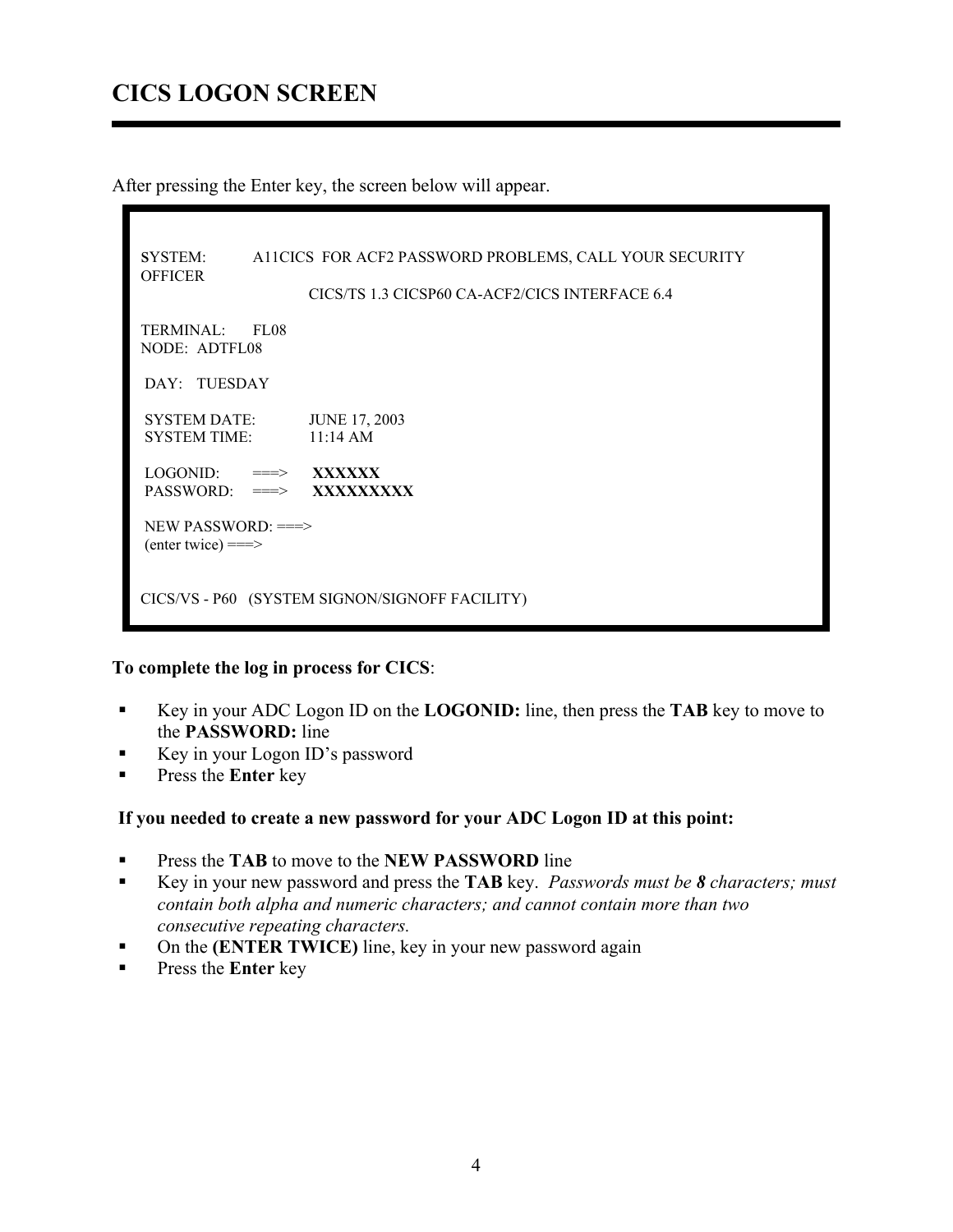# **RMDS Access**

Once that has been accomplished a screen with log on information will appear with your cursor at the top left of the screen.

#### **rmds**

ACF01137 **XXXXXX** LAST SYSTEM ACCESS 08.59-06/23/03 FROM ADTF514 ACFAE139 ACF2/CICS ADTF514 Signon OK: User=**XXXXXX** NAME=**USER NAME**

### **Key:**

- Key in **RMDS .**
- **Press the Enter key.**

### **Navigation Key Note:**

When moving from one area to another area in the menus described in this manual, **use the Tab key to insure that you are in the proper entry input location**. Try not to use the mouse to move your cursor in these instances because you may not manually locate your cursor in the correct location for entering a command or menu option.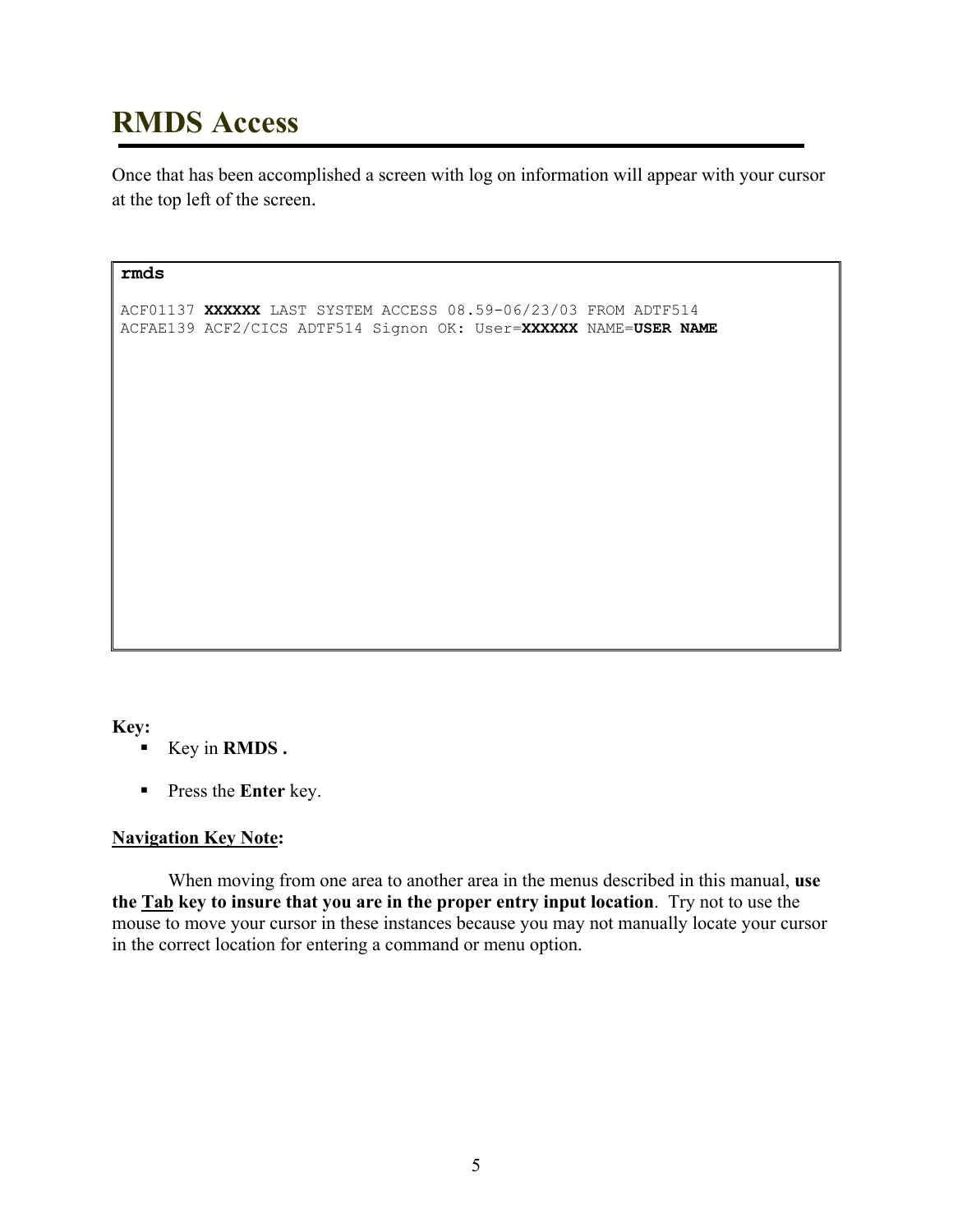# **RMDS Logon Screen**

|                                                                                                                                                                                                                                               | SIGNON: REPORT MANAGEMENT AND DISTRIBUTION SYSTEM |
|-----------------------------------------------------------------------------------------------------------------------------------------------------------------------------------------------------------------------------------------------|---------------------------------------------------|
|                                                                                                                                                                                                                                               |                                                   |
| USERID XXXXXX REQUIRED<br>PASSWORD XXXXXXXXX REQUIRED<br>NEW PASSWORD<br>VERIFY PASSWORD<br>$GROUP$<br>ACCOUNT                                                                                                                                | MUST MATCH NEW PASSWORD                           |
|                                                                                                                                                                                                                                               |                                                   |
|                                                                                                                                                                                                                                               |                                                   |
|                                                                                                                                                                                                                                               |                                                   |
| 5648-048 (C) COPYRIGHT IBM CORP. 1984, 1995. ALL RIGHTS RESERVED.<br>US GOVERNMENT USERS RESTRICTED RIGHTS - USE, DUPLICATION OR<br>DISCLOSURE RESTRICTED BY GSA ADP SCHEDULE CONTRACT WITH IBM CORP.<br>LICENSED MATERIALS - PROPERTY OF IBM |                                                   |
| IBM IS A TRADEMARK OF INTERNATIONAL BUSINESS MACHINES CORPORATION                                                                                                                                                                             |                                                   |
|                                                                                                                                                                                                                                               |                                                   |
| $F1 = H F I.P$ $F3 = F X T T$                                                                                                                                                                                                                 |                                                   |

**Key:** 

- **USERID and PASSWORD**. (Same as when logging on to CICS)(Page 4 above)
- **Press the Enter key**

#### **Important To Remember:**

The next page shows you the RMDS **Main Menu** screen. Always exit RMDS from the **Main Menu** by pressing the **F3**(Exit) key or by entering **7** as the Option. After exiting, you will see the message, "Normal End of RMDS Session". Then clear the screen to type in "logoff" or close Rumba.

When interrupted during use of RMDS, it is good practice to exit RMDS and log on again when you are ready to return. This is because if you fail to make any entries for a period of time while logged on to RMDS, RMDS will exit you from the system prematurely and, at best, prompt for your password for you to continue.

If the period of inactivity is lengthy, the system will log you off both RMDS and CICS. Evidence of this is seeing the ADC Main Menu displayed. When this occurs, attempting to log in to RMDS again may return a message indicating you are still logged on to RMDS and the system will not let you continue. In these instances, you will need to call the ADC Help Desk (410-260-7400) to have them reset your Log On ID so that you can log in again to RMDS.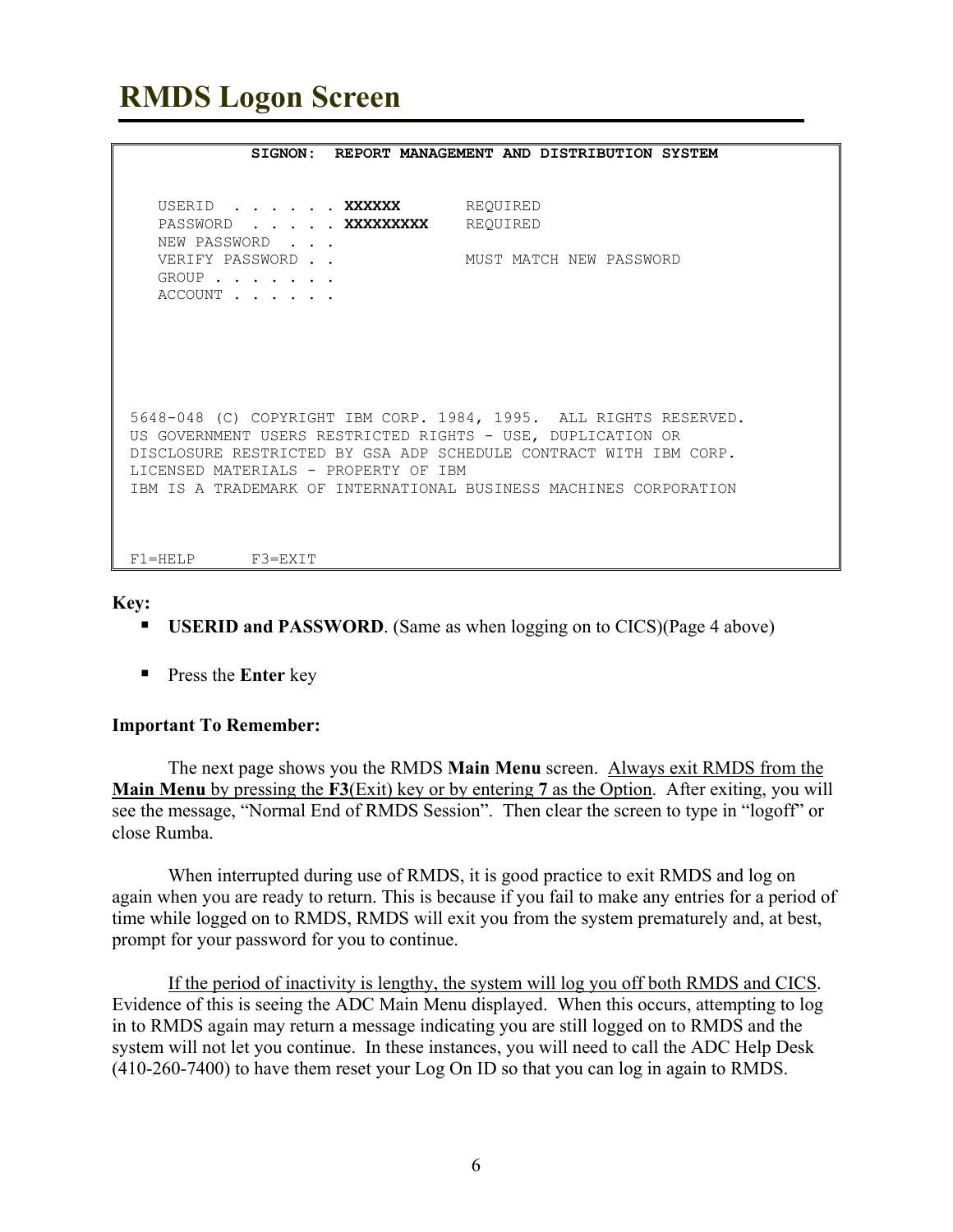# **RMDS Main Menu-List Report Versions**

Please note the options available on the **Main Menu** screen for RMDS. This manual will cover using the Option **3** of this menu for any printing or displaying options, option **3** is used to **List** the timestamps for the available versions of report files.

```
 MAIN MENU 
TYPE OPTION CHOICE, THEN INFORMATION IN FIELDS BELOW. 
THEN PRESS ENTER. 
SELECT OPTION . . 3 1. DISPLAY A REPORT TIME: 14.53.20
 2. SEND REPORT PAGES DATE: 03-06-19 
3. LIST REPORT VERSIONS 03.170
 4. BUILD OR REFRESH REPORT NAMES LIST 
                   5. DISPLAY CURRENT REPORT NAMES LIST 
                   6. SAVE USER DATA 
                   7. EXIT 
REPORT NAME . . . . TIMEKEEPING REPORTS 
  REQUIRED FOR OPTIONS 1, 2, 3; USABLE WITH 4, 5 
REPORT TIMESTAMP . . - - - - . YYYY-MM-DD-HH.MI.SS
  NOT REQUIRED; USABLE WITH 1, 2 
LIST STRING . . . .
  NOT REQUIRED; USABLE WITH 4 
COMMAND \impliesF1=HELP F3=EXIT
```
To **List** the report files available for printing or displaying:

- Key **3** next to SELECT OPTION to select the '**LIST REPORT VERSIONS**' option. You will notice that your cursor moves to the '**REPORT NAME**' line.
- Key **timekeeping reports** or **timekeeping grids** on the **REPORT NAME** line. To alternate between the reports and grids Report Name, you must return to this screen.
- Press the **Enter** key. The next screen will be the **LIST REPORT VERSIONS** screen, listing the timestamps for the available report files for your Unit.

While you can also use Options **1** (display) or **2** (send) at the **Main Menu** screen, you will need the timestamp information available only on the **LIST REPORT VERSIONS** screen. When using these options, you must also input the specific timestamp information at the **REPORT TIMESTAMP** line. If you leave the timestamp line blank, RMDS will automatically select the latest timestamp report file to display or print, which may not be your choice.

### **Navigation Key Note: F3** will appear at the bottom of most of your RMDS screens. Pressing this key will return you to the previous menu screen or menu. At the **Main Menu**, pressing the F3 key will exit RMDS.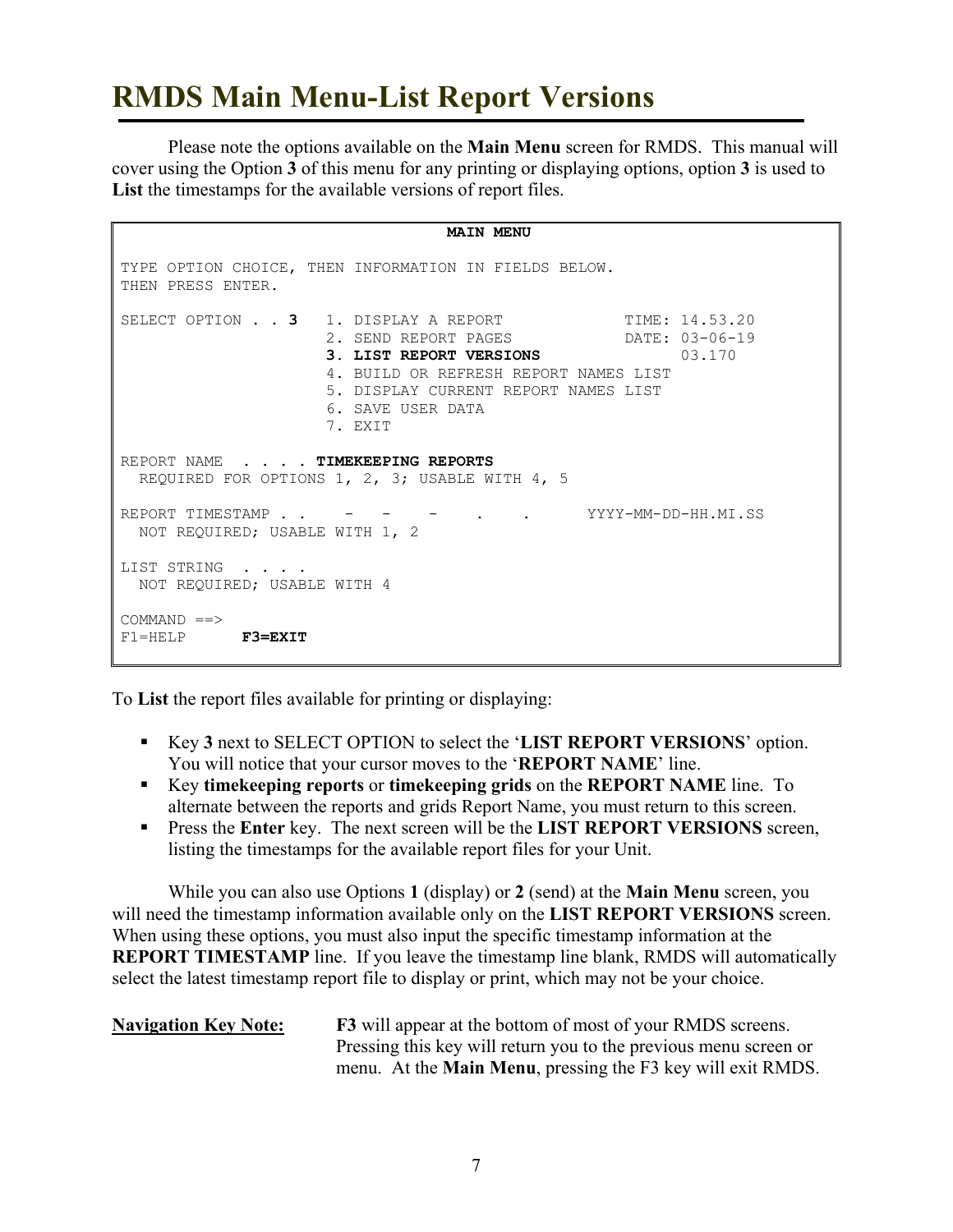# **RMDS List Report Versions**

As mentioned above, the menu normally used to print or display a report file timestamp is the **LIST REPORT VERSIONS** screen. This screen lists all Phase 1 and 2 report timestamp files available for printing or displaying, listed in creation date/time order. If you examine the timestamp listing the versions on the morning after the production programs are scheduled to run, you will be able to confirm that programs executed as scheduled and your timekeeping system reports are available for your printing or displaying.

Under the **Timekeeping Reports** Report Name, Phase 1 programs will result in a single report timestamp (labeled A on page 19) and Phase 2 programs will result in four (4) report timestamp (labeled B, C, and D on page 19) files. Under the **Timekeeping Grids** Report Name, Phase 1 programs will result in a single timestamp file (labeled A on page 19) and Phase 2 programs will result in two (2) timestamp (labeled A and B on page 19) files. Do not consider the example in the screen below to be an accurate representation of a Phase 2 list of reports. Listings of the reports contained on each of the timestamp files under each Report Name are at the end of this manual.

The number of pages covering all participating DHMH Units on a report file is shown. The number of pages for your Unit will appear when you display (Option **1**) that timestamp file. Note that this sample version list also informs you that timekeeping test programs resulted in three timestamp files on both June 10 and on Jun 17, 2003. The last three timestamps listed in the screen sample below are in **bold** to help illustrate that three timestamp files were generated on two different dates. Note again the format of the timestamp information.

|              |                                         | LIST REPORT VERSIONS |        |                   |      |
|--------------|-----------------------------------------|----------------------|--------|-------------------|------|
|              | REPORT NAME : TIMEKEEPING REPORTS       |                      |        |                   |      |
|              | TYPE AN ACTION CODE (1=DISPLAY 2=SEND), |                      |        |                   |      |
| THEN         | PRESS ENTER.                            |                      |        | ROW 1 TO 6 OF 6   |      |
|              |                                         |                      |        |                   |      |
|              |                                         |                      |        |                   |      |
| ACTION       | TIMESTAMP                               | PAGES                | STATUS |                   |      |
|              | $2003 - 06 - 10 - 10.29.20$             | 119                  |        |                   |      |
|              | $2003 - 06 - 10 - 10.31.25$             | 249                  |        |                   |      |
|              | $2003 - 06 - 10 - 10.58.13$             | 633                  |        |                   |      |
|              | $2003 - 06 - 17 - 10.33.29$             | 119                  |        |                   |      |
|              | $2003 - 06 - 17 - 10.53.37$             | 119                  |        |                   |      |
|              | $2003 - 06 - 17 - 12.38.56$             | 183                  |        |                   |      |
|              |                                         |                      |        |                   |      |
| $COMMAND ==$ |                                         |                      |        | $SCROLL \implies$ | FULL |
| $F1 = HELP$  | $F3 = EXIT$<br><b>F7=BACKWARD</b>       | <b>F8=FORWARD</b>    |        |                   |      |

Note the number of rows and total rows displayed at the top right of the screen.

**Navigation Key Note:** Use the **F7** and **F8** keys for displaying the next (**forward**) or previous (**backwardB)** screen of report versions if more than one screen of listed timestamp versions were available. To advance **n** rows on a screen list or report, type **n** at the COMMAND line and press the **F8** key; to move backward **n** rows, type **n** at the COMMAND line and press **F7**.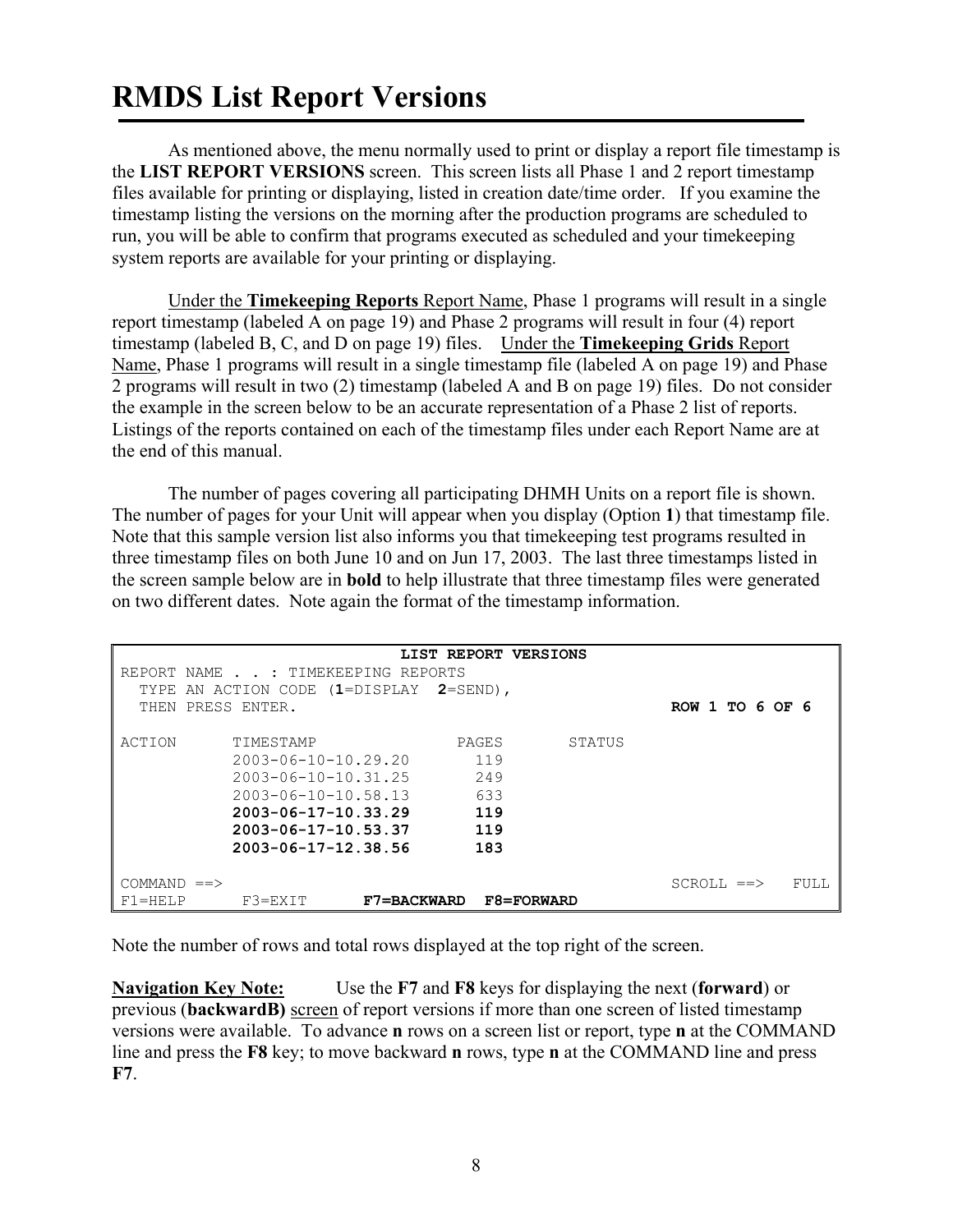## **RMDS Print**

## **To print (send) a current or prior period timestamp report version of timekeeping system reports to your local network's printer (R####).**

|              |               |                                         |             | LIST REPORT VERSIONS |            |                 |      |
|--------------|---------------|-----------------------------------------|-------------|----------------------|------------|-----------------|------|
|              |               | REPORT NAME : TIMEKEEPING REPORTS       |             |                      |            |                 |      |
|              |               | TYPE AN ACTION CODE (1=DISPLAY 2=SEND), |             |                      |            |                 |      |
|              |               | THEN PRESS ENTER.                       |             |                      |            | ROW 1 TO 6 OF 6 |      |
|              |               |                                         |             |                      |            |                 |      |
| ACTION       |               | TIMESTAMP                               |             | PAGES                | STATUS     |                 |      |
|              |               | $2003 - 06 - 10 - 10.29.20$             |             | 119                  |            |                 |      |
|              |               |                                         |             |                      |            |                 |      |
|              |               | $2003 - 06 - 10 - 10.31.25$             |             | 249                  |            |                 |      |
|              |               | $2003 - 06 - 10 - 10.58.13$             |             | 633                  |            |                 |      |
|              |               | $2003 - 06 - 17 - 10.33.29$             |             | 119                  |            |                 |      |
|              | $\mathcal{P}$ | $2003 - 06 - 17 - 10.53.37$             |             | 119                  |            |                 |      |
|              |               | $2003 - 06 - 17 - 12.38.56$             |             | 183                  |            |                 |      |
|              |               |                                         |             |                      |            |                 |      |
|              |               |                                         |             |                      |            |                 |      |
|              |               |                                         |             |                      |            |                 |      |
|              |               |                                         |             |                      |            |                 |      |
|              |               |                                         |             |                      |            |                 |      |
| $COMMAND ==$ |               |                                         |             |                      |            | $SCROLL ==>$    | FULL |
| $F1 = HELP$  |               | F3=EXIT                                 | F7=BACKWARD |                      | F8=FORWARD |                 |      |

### **At the LIST REPORT VERSIONS menu ,**

#### **From the main menu:**

- **Tab** down to the left of the desired timestamp file.
- Key 2 to select the **SEND** option for that timestamp file.
- **Press the Enter key.**

If you see the error message, **DBNV430 YOU HAVE NO PAGE RANGES IN THIS REPORT VERSION**, this means there are no pages to print for your Unit on that timestamp file.

If you attempt to print a prior period timestamp report file version, you may receive a RMDS message informing you that the version is being recalled, not presently available and "try again later". In most cases, one or two minutes will be enough time for RMDS to recall that version and you can try again.

**Navigation Key Note:** Find the **SCROLL** line at the bottom right of the screen. When pressing the **F7** or **F8** key, "FULL" indicates a full screen move in the desired direction; "HALF" indicates a half screen move; and typing a number **nnnn** will move the screen **nnnn** rows in the desired direction.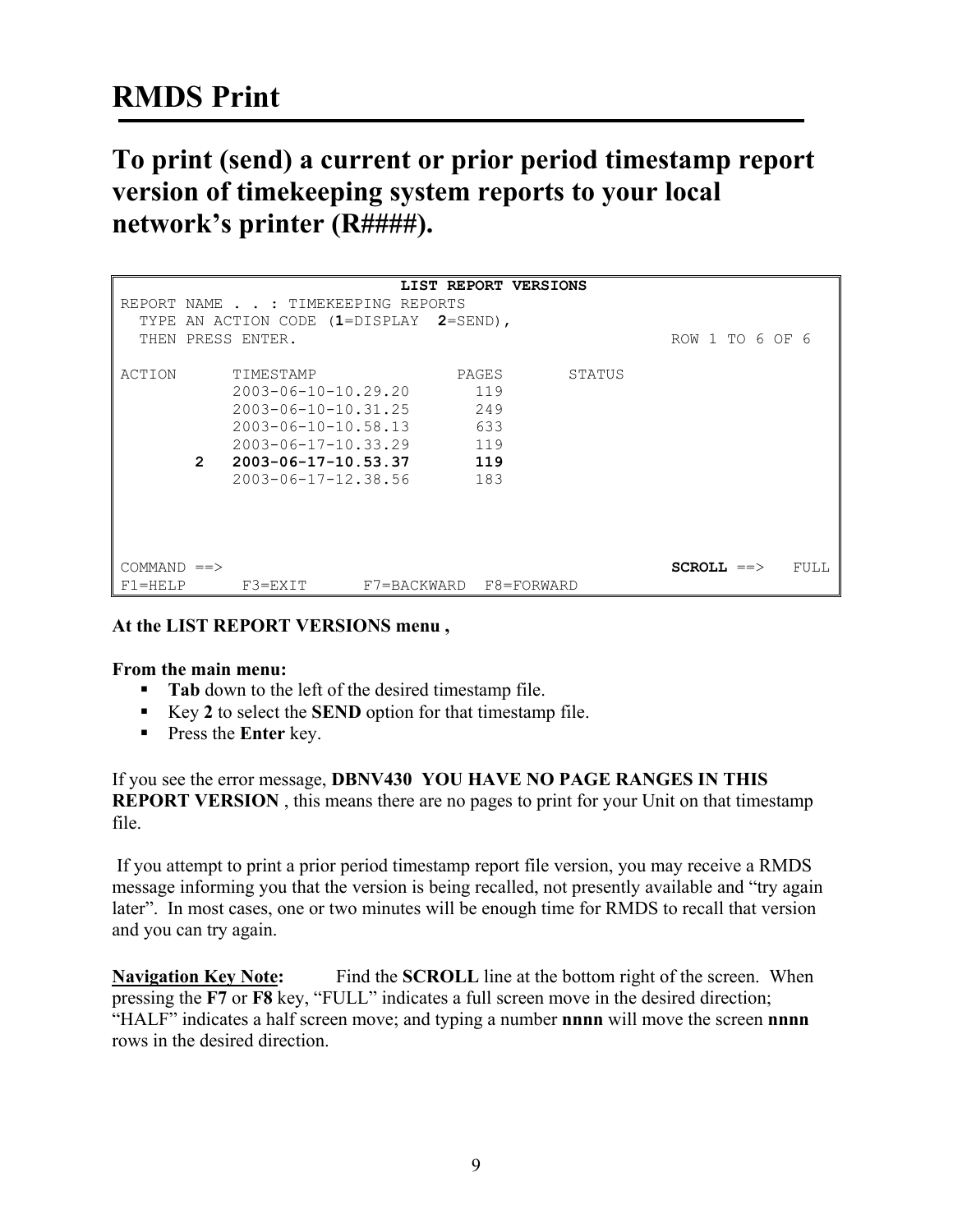# **RMDS Print Menu**

You will now be at the **SEND REPORT PAGES** menu screen.

|                                                                                  | <b>SEND REPORT PAGES</b><br>REPORT NAME . : TIMEKEEPING REPORTS<br>REPORT TIMESTAMP: 2003-06-17-10.53.37 |             |                         |                                                              |                            |             |     |  |
|----------------------------------------------------------------------------------|----------------------------------------------------------------------------------------------------------|-------------|-------------------------|--------------------------------------------------------------|----------------------------|-------------|-----|--|
|                                                                                  | SELECT OPTION 2                                                                                          |             | $1_{\cdot}$<br>2.<br>3. | NETWORK PRINT<br><b>BATCH PRINT</b><br><b>BATCH TRANSFER</b> |                            |             |     |  |
|                                                                                  | NETWORK PRINTER ID                                                                                       |             |                         |                                                              | REQUIRED FOR OPTION 1 ONLY |             |     |  |
| <b>FROM</b><br>1                                                                 | <b>SPECIFY PAGE RANGES:</b><br>TO.<br>31                                                                 | <b>FROM</b> | - TO                    | FROM                                                         | TO.                        | <b>FROM</b> | TO. |  |
| OPTIONAL HEADER PAGE INFORMATION<br>LINE 1.<br>LINE 2.<br>$LINE 3.$ .<br>LINE 4. |                                                                                                          |             |                         |                                                              |                            |             |     |  |
|                                                                                  | $COMMAND \nightharpoonup$<br><b>F1=HELP</b><br><b>F3=EXIT</b>                                            |             |                         |                                                              |                            |             |     |  |

RMDS displays this screen with the 'Report Name', 'Report Timestamp' and 'Page Numbers' of the selected "report timestamp". The screen will be displayed with '1' next to the **SELECT OPTION.** 

**Key** in **'2'** to select the **'BATCH PRINT'** option to begin the printing process.

 The **'FROM'** and **'TO**' page numbers displayed assumes that you want to print the entire reports timestamp for your Unit. If you wish to print only a portion of the timestamp report file, just type the desired page numbers over the values listed. More than one print range can be entered in the **SPECIFY PAGE RANGES** for a report timestamp file. You can determine which page number range(s) to select by using the '**Display a Report**' functions (page 15) and finding the beginning and ending page numbers for a desired report(s).

Press the **Enter** key to proceed to the **BATCH PRINT OPTIONS** menu.

| <b>Navigation Key Note:</b> | If you press <b>F3</b> at this screen, RMDS will return you to the <b>LIST</b> |
|-----------------------------|--------------------------------------------------------------------------------|
|                             | <b>REPORT VERSIONS</b> screen, listing the timestamp shown above               |
|                             | listed first.                                                                  |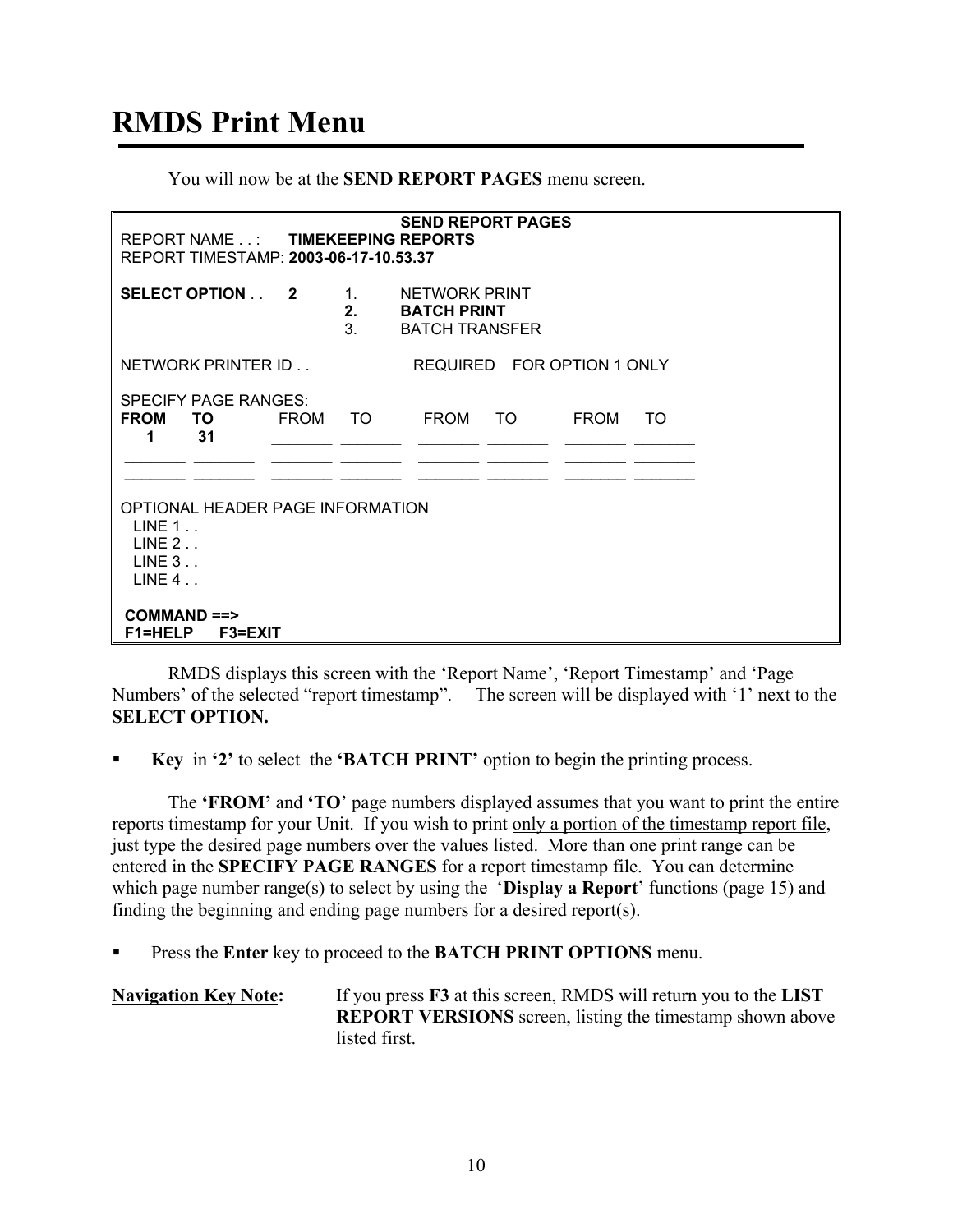## **RMDS Print Options**

|                                           | <b>BATCH PRINT OPTIONS</b>                                                 |             |
|-------------------------------------------|----------------------------------------------------------------------------|-------------|
|                                           | REPORT NAME : TIMEKEEPING REPORTS<br>REPORT TIMESTAMP: 2003-06-17-10.53.37 |             |
| REQUIRED PARAMETERS:<br>JOB NAME XXXXXXRT | ACCOUNT 32030101hktj0000                                                   |             |
| OPTIONAL PARAMETERS:                      |                                                                            |             |
| SYSOUT CLASS a                            |                                                                            | WRITER NAME |
| DESTINATION R####                         |                                                                            | FORMS       |
| NAME                                      |                                                                            |             |
| TITLE                                     |                                                                            |             |
| DEPARTMENT                                |                                                                            |             |
| ROOM                                      |                                                                            |             |
| BUILDING                                  |                                                                            |             |
| ADDRESS 1                                 |                                                                            |             |
| ADDRESS 2                                 |                                                                            |             |
| ADDRESS 3                                 |                                                                            |             |
| ADDRESS 4                                 |                                                                            |             |
| $COMMAND ==$                              |                                                                            |             |
| $F3 = EXIT$<br>$F1 = HELP$                | F12=CANCEL                                                                 |             |

 The **Batch Print Options** screen will contain three fields, the Report Name, Report Timestamp and a **Job Name** (the first part being your Logon ID) that are pre-filled.

### **Key:**

- **32030101hktj0000** for the **ACCOUNT** Number
- SYSOUT CLASS = **a**
- Tab down to the DESTINATION line and key in your Unit's Agency **Printer ID** (usually begins with '**R**', followed by **4** digits); some users have indicated that '**RMT**' be used instead of '**R**', followed by the four digit number.
- Press the **Enter** key to proceed to the **Additional Print Parameters** screen.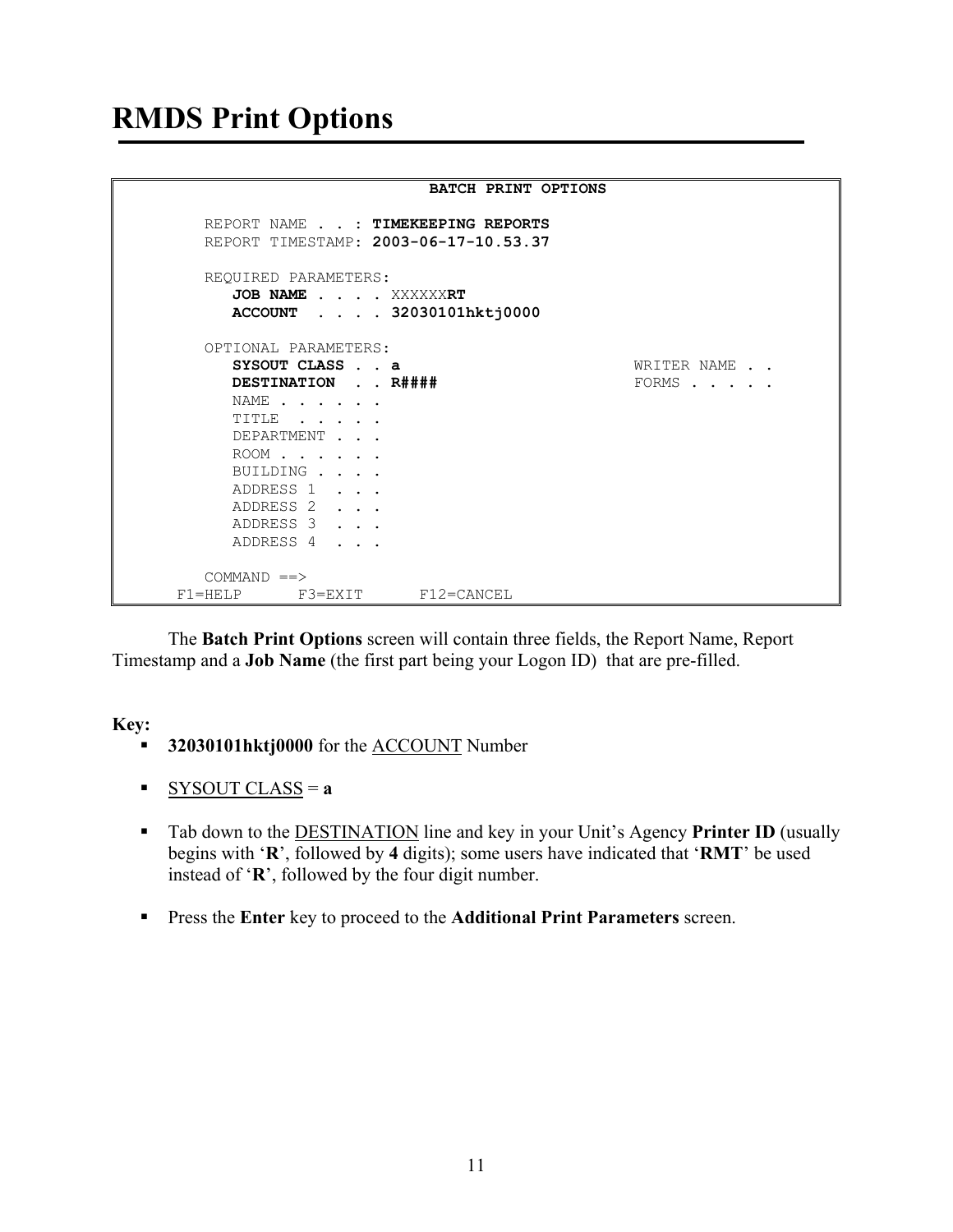## **RMDS Additional Print Parameter Screen**

### **ADDITIONAL PRINT PARAMETERS**  REPORT NAME . . : **TIMEKEEPING REPORTS** REPORT TIMESTAMP: **2003-06-17-10.53.37** CHARACTER SET 1 . . FCB . . PAGEDEF . . CHARACTER SET 2 . . FORMDEF . . CHARACTER SET 3 . . PRMODE . . . CHARACTER SET 4 . . CONTROL OPTION . . . . 1 1. NONE 2. DEFAULT 3. USE MEMBER FROM PRINT CONTROL LIBRARY 4. USER-SUPPLIED PRINT CONTROL 5. MERGE MEMBER AND USER-SUPPLIED PRINT CONTROL CONTROL MEMBER NAME . . THE REQUIRED FOR OPTION 3; USABLE WITH 5 USER-SUPPLIED CONTROL INFORMATION REQUIRED FOR OPTIONS 4, 5 LINE 1 . . LINE 2 . .  $COMMAND$  ==> F1=HELP F3=EXIT F12=CANCEL

There is only one entry to be made at this screen.

### **Key:**

 Key in '**1**' where your cursor is on the **COPIES** line and press the **Enter** key to complete the process for telling RMDS to print this timestamp file's report pages to your printer.

Proceed to the next page of the manual.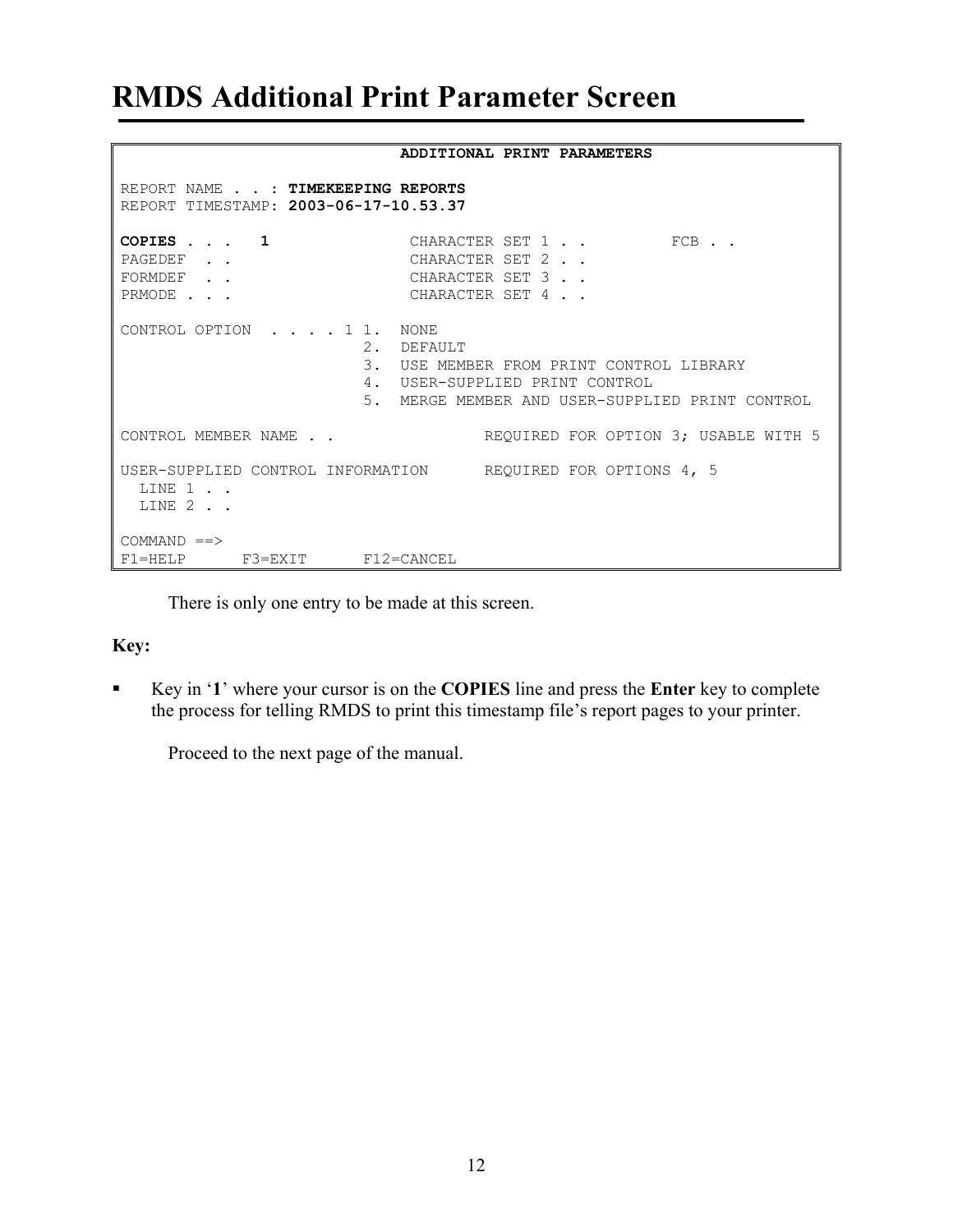RMDS will then display the **List Report Versions** screen with a message at the bottom indicating that ADC has generated a job number to execute your print selection.

 **LIST REPORT VERSIONS**  REPORT NAME . . : TIMEKEEPING REPORTS TYPE AN ACTION CODE (1=DISPLAY 2=SEND), THEN PRESS ENTER.<br>
ROW 3 TO 6 OF 6<br>
MORE: - $MORE: -$ ACTION TIMESTAMP PAGES STATUS 2003-08-19-15.48.56 1867 2003-08-20-13.51.55 9 2003-08-20-14.02.36 35 2003-08-21-11.46.49 35 **DBNV509 BATCH JOB(JOB02699) SUBMITTED TO SEND REQUESTED PAGES**   $\begin{array}{lcl} \text{COMMAND} & = = & > & \\ \text{SCROLL} & = & > & \text{FULL} \end{array}$ **F1=HELP F3=EXIT F7=BACKWARD F8=FORWARD** 

If you receive the message listed in bold above and your reports are still not printing, call the IRMA-ITSD Help Desk(410-767-6534) after confirming that your printer is powered on with no printer error messages and paper is loaded. If your Unit's protocol for system problems is to contact your network staff first, contact them first. Give the ITSD help staff your printer ID (R####) and ask them to check into your problem.

If necessary, it may be possible for you to use another printer at your location or a neighboring participating Field Unit (with their permission) by inputting the printer ID for that printer, then determining your printer's failure cause.

 Return to the **List Report Versions** screen and repeat this process (pp. 9-12) for selecting another timestamp file to print. Remember that to alternate between Report Names **Timekeeping Reports** and **Timekeeping Grids**, you will need to use **F3** and return to the RMDS **Main Menu**. If you are finished your printing, press the **F3** key at the **Main Menu** to leave RMDS.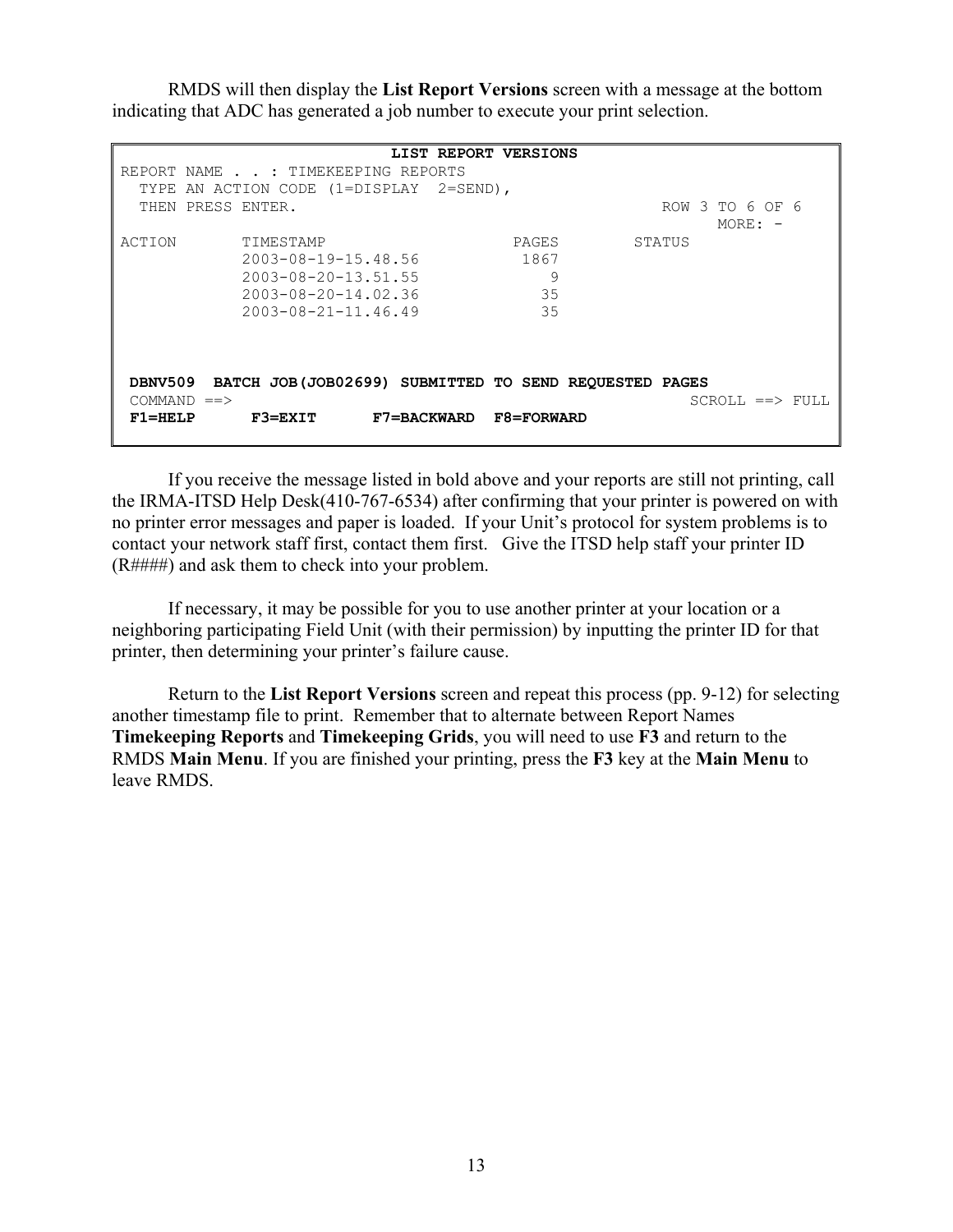# **RMDS Report Display-Using List Report Versions**

Use the **LIST REPORT VERSIONS** screen (see Page 8) to begin the report display process to examine reports for information or to obtain page numbers for printing a portion of the timestamp file.

|              |                                   | LIST REPORT VERSIONS |        |                 |      |
|--------------|-----------------------------------|----------------------|--------|-----------------|------|
|              | REPORT NAME : TIMEKEEPING REPORTS |                      |        |                 |      |
| TYPE         | AN ACTION CODE (1=DISPLAY         | $2 = \text{SEND}$ ,  |        |                 |      |
| THEN         | PRESS ENTER.                      |                      |        | ROW 1 TO 6 OF 6 |      |
|              |                                   |                      |        |                 |      |
| ACTION       | TIMESTAMP                         | PAGES                | STATUS |                 |      |
|              | $2003 - 06 - 10 - 10.29.20$       | 119                  |        |                 |      |
|              | $2003 - 06 - 10 - 10.31.25$       | 249                  |        |                 |      |
|              | $2003 - 06 - 10 - 10.58.13$       | 633                  |        |                 |      |
|              | $2003 - 06 - 17 - 10.33.29$       | 119                  |        |                 |      |
|              | $2003 - 06 - 17 - 10.53.37$       | 119                  |        |                 |      |
|              | $2003 - 06 - 17 - 12$ . 38.56     | 183                  |        |                 |      |
|              |                                   |                      |        |                 |      |
|              |                                   |                      |        |                 |      |
| $COMMAND ==$ |                                   |                      |        | $SCROLL ==$     | FULL |
| $F1 = HELP$  | $F3 = EXIT$<br><b>F7=BACKWARD</b> | F8=FORWARD           |        |                 |      |

Determine which timestamp file to display, then:

**Tab** down to the left of that file and **Key** in 1 to the left of the desired timestamp file and press the **Enter** key.

RMDS will next display the first screen of the first page of the timestamp file (see next page).

If no information for your Unit is present on the Timestamp you have selected to Display or Send(Print), it will return an error message as shown below. Select the next timestamp.

|                |                                                | LIST REPORT VERSIONS      |        |                        |
|----------------|------------------------------------------------|---------------------------|--------|------------------------|
|                | REPORT NAME : TIMEKEEPING REPORTS              |                           |        |                        |
|                | TYPE AN ACTION CODE (1=DISPLAY                 | 2=SEND),                  |        |                        |
|                | THEN PRESS ENTER.                              |                           |        | ROW 3 TO 6 OF 6        |
|                |                                                |                           |        | $MORF: -$              |
| ACTION         | TIMESTAMP                                      | PAGES                     | STATUS |                        |
|                | $2003 - 06 - 23 - 12$ , 25, 51                 | 116                       |        |                        |
|                | $2003 - 06 - 25 - 09.15.35$                    | 57                        |        |                        |
|                |                                                |                           |        |                        |
| DBNV430        | YOU HAVE NO PAGE RANGES IN THIS REPORT VERSION |                           |        |                        |
| $COMMAND ==$   |                                                |                           |        | $SCROLI_0 == > FUIJ_0$ |
| $F1 = H F I.P$ | $F3 = FXTT$                                    | F7=BACKWARD<br>F8=FORWARD |        |                        |

### **Navigation Key Note:**

If you attempt to display a prior period timestamp report file version, you may receive a RMDS message informing you that the version is being recalled, not presently available and "try again later". In most cases, five minutes will be enough time for RMDS to recall that version and you can try again.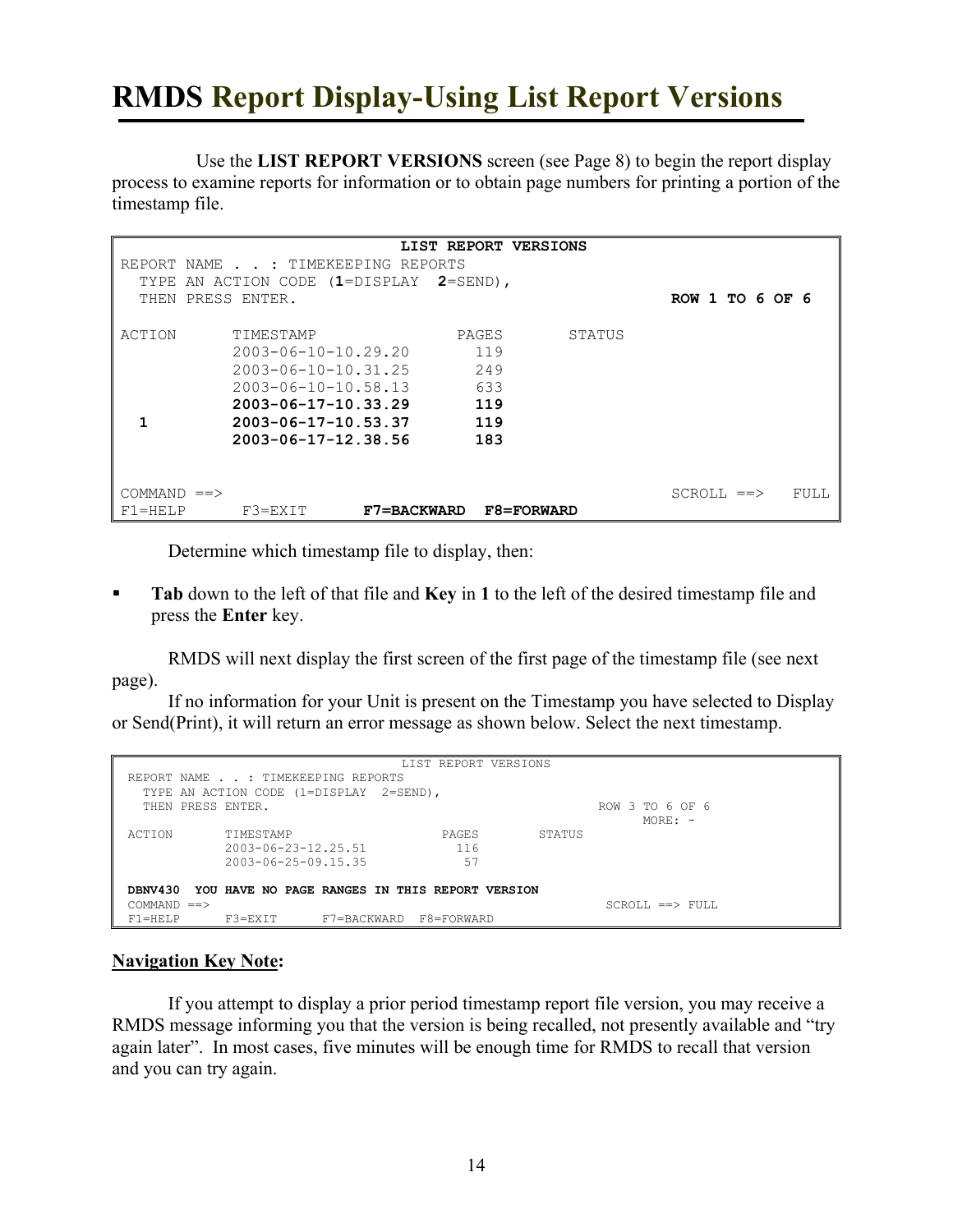# **RMDS Report Display-Navigating On The Display A Report Screen**

You are now at the **Display A Report** screen.

 **DISPLAY A REPORT**  REPORT NAME . . : TIMEKEEPING REPORTS REPORT TIMESTAMP: 2003-06-17-10.53.37 **PAGE 1 OF 31** MORE: + > ----+----1----+----2----+----3----+----4----+----5----+----6----+--7--+-----8<br>PROGRAM - HKT00750 TIMEKEEPING FILE MAINTENANCE - PHA TIMEKEEPING FILE MAINTENANCE - PHA 32030100 AGENCY 3203.01 03/19/2003 THRU 04/01/2003 DEPUTY SECRETARY FOR OPERATIONS THE REPORT EDIT/ERROR REPORT TRAN SOC SEC NAME TK F L A G S TYPE NUMBER LAST FIRST I PGM/PRJ SORT BEN SD CP OT TOTAL TRANSACTIONS 12 TOTAL ERROR TRANSACTIONS 0 \*\*\*\*\*\*\*\*\*\*\*\* BOTTOM OF PAGE \*\*\*\*\*\*\*\*\*\*\*\*\*\*\*\*\*\*\*\* BOTTOM OF PAGE \*\*\*\*\*\*\*\*\*  $\begin{array}{lcl} \text{COMMAND} & \text{==>} & \text{FULL} \end{array}$ F1=HELP F3=EXIT F5=RFIND F6=PAGE F7=BACKWARD F8=FORWARD F10=LEFT F11=RIGHT

Examine the sample screen. After you have followed the above instructions to select a timestamp file for display, it is suggested that you practice the following exercises to become familiar with the navigation commands that let you view your timekeeping system reports contained on a timestamp file.

- Note that you are looking at the left portion of the report. Press the **F11**(Right)key to view the remaining right portion. Press the **F10** (Left) key to return to the left portion.
- You are looking at the left side (not exactly half) of page 1 of a timestamp file that contains **31** pages and several reports.
- Under the '**MORE**' label is a numbered ruler. Note the '**8**', press the **F11** key and note the location of the '8' on the ruler on the right portion of the printout page now being displayed. The ruler provides you a visual point of reference when the display jumps to the right portion of the page. Press the F10 key to return to the left side of the displayed page.
- Note the item, **'PROGRAM HKT00750**' at the top left. This is the program number for this report, titled 'Timekeeping File Maintenance-Phase 1 Pay Period N'. Use this number to quickly find where this report ends and the next report begins, which will have a different program number. Program numbers are listed on Page 19.
- The **F7** and **F8** keys, as explained earlier, move you forward and backward one <u>screen</u>, not one page at a time. However, the Forward and Backward functions have an additional function when you are at the **Display A Report** screen.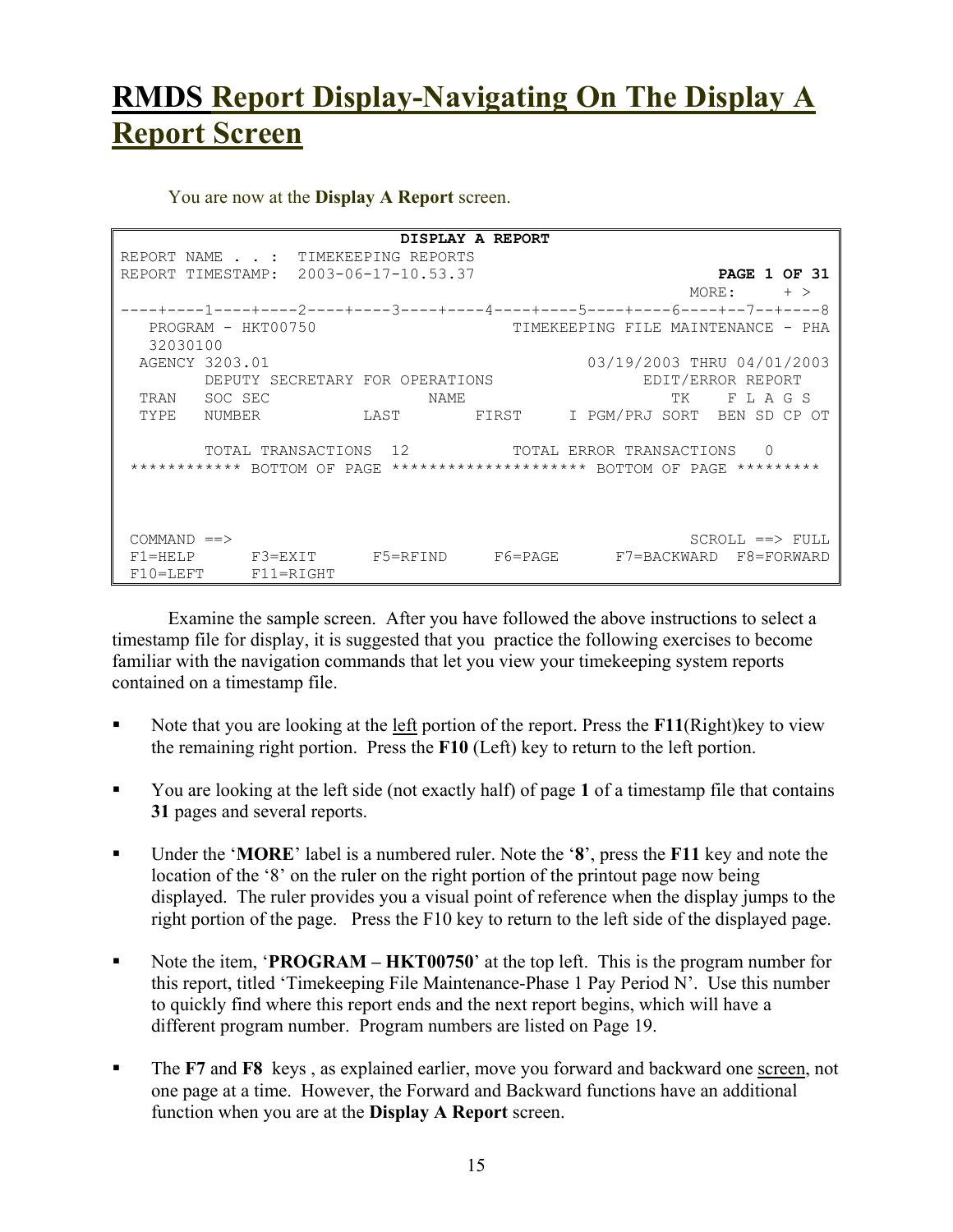At the **COMMAND=>** line at the bottom left, key in **forward** space **5** if you want the screen to move down on the page five lines. Likewise, key in **backward** space **3** if you want the screen to move up three lines.

- Since pressing the F8 key will not advance the page number unless information only fills the top portion of a page, use the **F6** (Page) to advance you forward one page at a time. Press **F6** and note that the page number shown at the top right of the screen changes each time you press this key until you reach the last page of the timestamp file for your Unit.
- Note the '\*\*\*\***Bottom of Page**\*\*\*\*' notation when it appears on the lower portion of the screen. This express is how RMDS informs you when the screen displays the last portion of a report page. Press the **F8** key until you see this notation again and note that the page number at the top changes when you move to the next screen.
- To move to a specific page, **Tab** to the **COMMAND**=> line and key in **P** followed by a space then a page number, press the **Enter** key to display the first screen of that page.

To move to a specific page (i.e., page 7), key in **P** space **7** and press the **Enter** key. To move 5 pages forward, key in **P** space **+(shift and plus key)5** and press the **Enter** key. To move 5 pages backward, key in **P** space **–5** and press the **Enter** key.

A more useful tool when using the Report Display functions is the **Find** tool, which is discussed in the next section.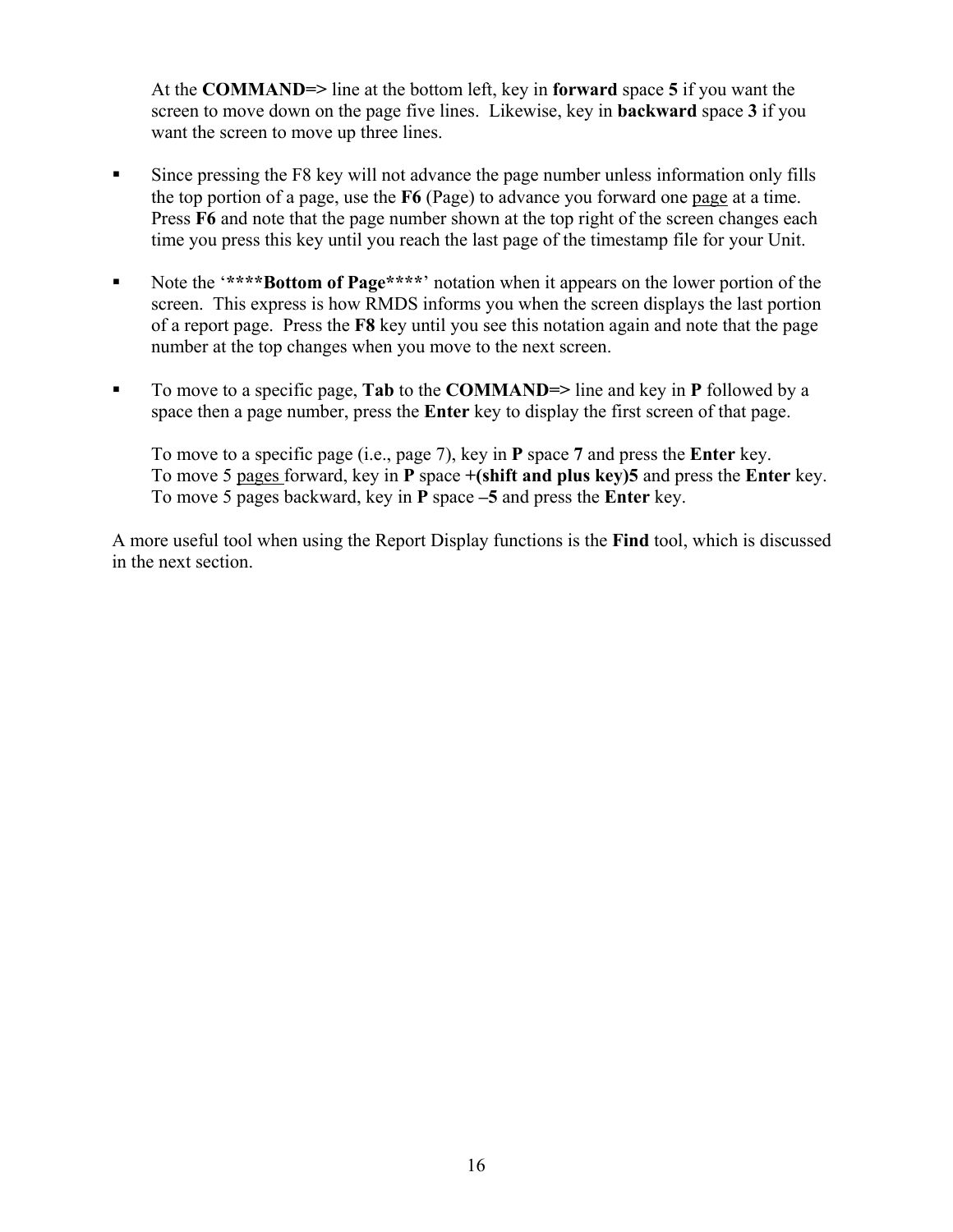In the previous section, we explained using the **Backward**, **Forward** and **P** commands at the **COMMAND=>** line. An additional, more powerful tool keyed on this line is the **Find** command, which consists of an **F** followed by a space followed by the text being sought. If the text includes a space, enclose the text with single quotes. The **Find** command is used to locate data or text on the timestamp report file when you view the **Display A Report** screen.

 Use the **Tab** key to move to the **COMMAND=>** line. A space follows the **F** command and is typed to separate each of the items in the Find command statement. Also, the **Enter** key is always pressed after the **Find** expression is entered. The **Find** expression is not case sensitive; capitalization is not required for a match.

The result of a successful **Find** is the cursor moving to the page and first character of the text being sought. RMDS will give you an error message if the expression sought cannot be found or if you used improper syntax in keying in the **F** command statement.

The examples below illustrate the more common uses of the **Find** or **F** command and assume that reports hkt00770 and hkt00750 are on the timestamp file you are displaying. If these reports are not contained on the timestamp file, substitute with the appropriate hkt00### number(s).

Determine the beginning and ending page numbers of a specific report(s) when you want to print only a portion of the timestamp file.

**F** space **hkt00770** will display the first page of the report with Program number HKT00770.

■ Repeat your Find action by pressing the **F5**(RFIND) key to repeat your search, looking for additional occurrences of the expression being sought. Using the first example above, use the **F5** key to find the ending page of the HKT00770 report listing for determining its beginning and ending page numbers.

When you see the error message, "Search For Find String Failed", you will know you are on the last page of the report.

 Determining if a social security number exists on the timestamp file. Verify you are at the beginning (page 1 of n) of the timestamp file. Use the F5 key to find additional occurrences.

**F** space **123-45-6789** 

 Use **Find** to locate text. You will need to enclose the text with single (**')** quotes if a space is in the expression being sought.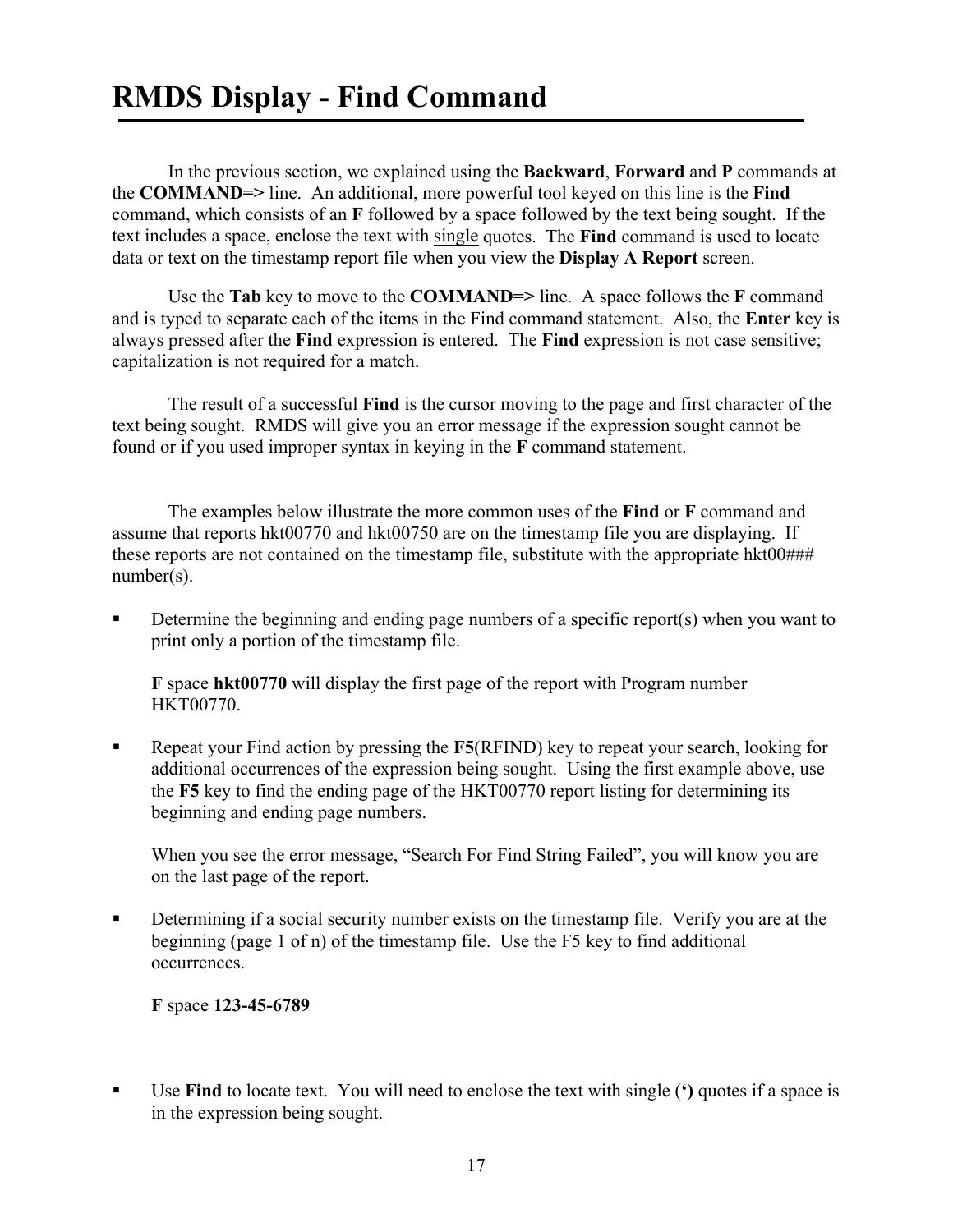**F** space **'PROGRAM** space **–** space **HKT00770'** 

 A **Find** statement, if no additional parameters are added, always begins its search at the present cursor position and proceeds to the end of the timestamp file. Additional parameters are available to have the **Find** statement search in a different direction or begin at another location. These parameters, **PREV** , **FIRST**, or **LAST**, are keyed following a space at the end of their **Find** statement.

**f** space **hkt00750** space **first** will search for the expression **hkt00750** starting at page **1** of the timestamp file and proceed forward.

**f** space **hkt00750** space **prev** will search backwards for the expression **hkt00750.** 

**f** space **hkt00750** space **last** will search for the expression **hkt00750** starting at the last page of the timestamp file and proceed backwards.

### **Navigation Key Note:**

**A space separates each item keyed in a** Find **statement. If the text being sought contains a space, the text must be enclosed with single (') quotes. A successful** Find **statement results in the cursor appearing at the beginning of the first character of the text being sought on the first page of the timestamp report file where that text appears.**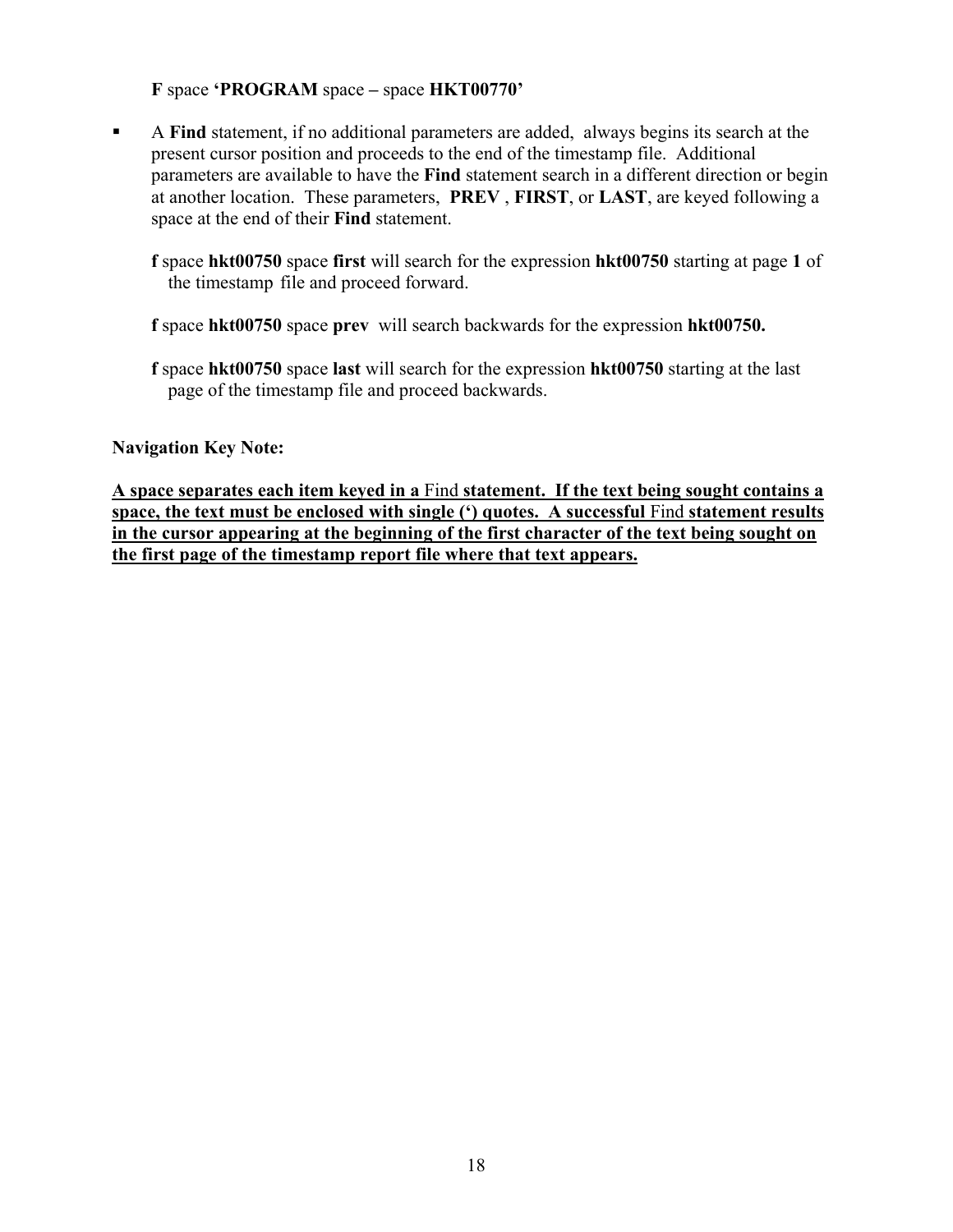## **DHMH TIMEKEEPING REPORTS PER TIMESTAMP FILE**

The charts below attempt to illustrate the breakdown and display order of the reports appearing on the Phase 1 and Phase 2 timestamp files. The illustrations are based on recent timekeeping production runs. Please note that a timestamp may contain no report for your Unit or no reports at all.

|                    | <b>LIST REPORT VERSIONS</b>             |                        |                      |                    |
|--------------------|-----------------------------------------|------------------------|----------------------|--------------------|
| <b>REPORT NAME</b> | <b>TIMEKEEPING REPORTS</b>              |                        |                      |                    |
|                    | TYPE AN ACTION CODE (1=DISPLAY 2=SEND), |                        |                      |                    |
| THEN PRESS ENTER.  |                                         |                        |                      | ROW 25 TO 29 OF 29 |
|                    |                                         |                        |                      | $MORE: -$          |
| <b>ACTION</b>      | <b>TIMESTAMP</b>                        | <b>PAGES</b>           | <b>STATUS</b>        |                    |
| (A)                | 2003-11-14-21.59.32                     | 1091                   | (Phase 1 Timestamp)  |                    |
| (D)                | 2003-11-19-20.43.28                     | 22                     | (Phase 2 Timestamps) |                    |
| (E)                | 2003-11-19-20.43.30                     | 113                    | $\epsilon$           |                    |
| (B)                | 2003-11-19-20.44.18                     | 510                    | $\epsilon$           |                    |
| (C)                | 2003-11-19-20.44.20                     | 3068                   | C C                  |                    |
|                    |                                         |                        |                      |                    |
| $COMMAND \equiv >$ |                                         |                        | $SCROLL \implies$    | FULL.              |
| $F1 = HELP$        | $F3 = EXIT$                             | F7=BACKWARD F8=FORWARD |                      |                    |

| <b>Time</b><br><b>Stamp Phase</b><br>File |                | <b>Report Name: TIMEKEEPING REPORTS</b>                             |  |  |  |  |  |
|-------------------------------------------|----------------|---------------------------------------------------------------------|--|--|--|--|--|
| $\mathbf{A}$                              | $\mathbf{1}$   | HKT00750-Timekeeping File Maint. Edit/Error Report                  |  |  |  |  |  |
| $\mathbf{A}$                              | 1              | HKT00760-Timekeeping File Maint. Update/Error Report                |  |  |  |  |  |
| $\mathbf{A}$                              | 1              | HKT00770-Timekeeping and Personnel File Match Discrepancy           |  |  |  |  |  |
| $\mathbf{A}$                              | $\mathbf{1}$   | HKT00780-Match Timesheets To Timekeeping Master                     |  |  |  |  |  |
| $\mathbf{A}$                              | $\mathbf{1}$   | HKT00785-Timesheet Edit/Error Print                                 |  |  |  |  |  |
| $\mathbf{A}$                              | $\mathbf{1}$   | HKT00795-DHMH Comp Earnings Grid                                    |  |  |  |  |  |
| B                                         | $\overline{2}$ | HKT00750-Timekeeping File Maint. Edit/Error Report                  |  |  |  |  |  |
| B                                         | $\overline{2}$ | HKT00760-Timekeeping File Maint. Update/Error Report                |  |  |  |  |  |
| B                                         | 2              | HKT00770-Timekeeping and Personnel File Match Discrepancy           |  |  |  |  |  |
| B                                         | $\overline{2}$ | HKT00800-Day Correction Unposted                                    |  |  |  |  |  |
| B                                         | $\overline{2}$ | HKT00805-Day Correction Edit Report                                 |  |  |  |  |  |
| B                                         | 2              | HKT00780-Match Timesheets To Timekeeping Master                     |  |  |  |  |  |
| $\bf{B}$                                  | $\overline{2}$ | HKT00785-Timesheet Edit/Error Print                                 |  |  |  |  |  |
| $\mathbf C$                               | $\overline{2}$ | HKT00795-DHMH Comp Earnings Grid                                    |  |  |  |  |  |
| $\mathbf C$                               | $\overline{2}$ | HKT00610-Summary Totals By Agency                                   |  |  |  |  |  |
| $\mathbf C$                               | 2              | HKT00635-Overtime Report By Program/Project, Overtime Report By SSN |  |  |  |  |  |
| $\mathbf C$                               | $\overline{2}$ | HKT00640-Master File List By SSN#                                   |  |  |  |  |  |
| $\mathbf C$                               | $\overline{2}$ | HKT00660-Time Register                                              |  |  |  |  |  |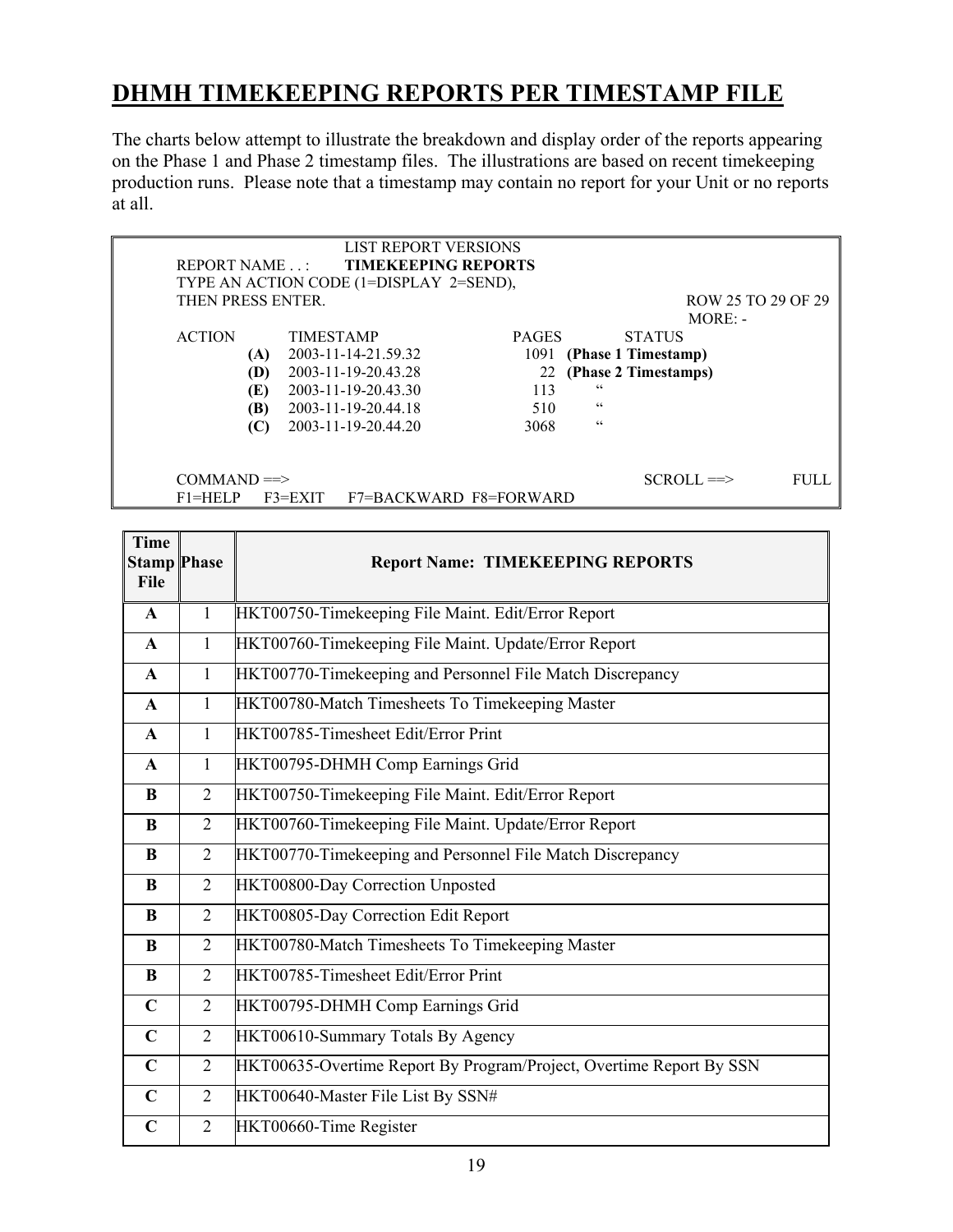| <b>Time</b><br><b>Stamp Phase</b><br><b>File</b> |   | <b>Report Name: TIMEKEEPING REPORTS</b>                                                                                             |
|--------------------------------------------------|---|-------------------------------------------------------------------------------------------------------------------------------------|
| $\mathbf C$                                      | 2 | HKT00645-Negative and Special Category Leave Report                                                                                 |
| $\mathbf C$                                      | 2 | HKT00735-FICA Exempt Wages (320101 only)                                                                                            |
| $\mathbf C$                                      | 2 | HKT00950-Modified Duty Report                                                                                                       |
| $\mathsf{C}$                                     | 2 | HKT00655-Master File List By Name:                                                                                                  |
| $\mathbf C$                                      | 2 | <b>HKT00680-Leave Frequency Report</b>                                                                                              |
| D                                                | 2 | <b>HKT00720-Previous Five Year History Update/Error Report</b>                                                                      |
| E                                                | 2 | HKT00681-Leave Frequency Report For Selected Leave Types-Employees With<br>Possible Compensatory Leave Balance Errors (320101 only) |

|                                     | <b>LIST REPORT VERSIONS</b><br><b>TIMEKEEPING GRIDS</b><br>REPORT NAME<br>TYPE AN ACTION CODE (1=DISPLAY 2=SEND),                     |                                 |                                                                   |       |  |
|-------------------------------------|---------------------------------------------------------------------------------------------------------------------------------------|---------------------------------|-------------------------------------------------------------------|-------|--|
|                                     | THEN PRESS ENTER.                                                                                                                     |                                 | ROW 21 TO 24 OF 24<br>$MORE: -$                                   |       |  |
| <b>ACTION</b>                       | <b>TIMESTAMP</b><br>(A) $2003 - 11 - 14 - 21.59.25$<br>2003-11-14-21.59.30<br>2003-11-19-20.43.27<br>(B)<br>$(C)$ 2003-11-19-20.44.37 | <b>PAGES</b><br>26<br>14<br>374 | <b>STATUS</b><br>259 (Phase 1 Timestamps)<br>(Phase 2 Timestamps) |       |  |
| $COMMAND \equiv >$<br>$F1 = H E1 P$ | F7=BACKWARD F8=FORWARD<br>$F3 = EXIT$                                                                                                 |                                 | $SCROLL \implies$                                                 | FULL. |  |

| Time<br><b>Stamp</b><br>File | <b>Phase</b> | <b>Report Name: TIMEKEEPING GRIDS</b> |
|------------------------------|--------------|---------------------------------------|
| A                            |              | HKT00790-Current Year Grids           |
| B                            | 2            | HKT00725-Prior Year Leave Grids       |
| $\mathsf{C}$                 | ∍            | HKT00790-Current Year Grids           |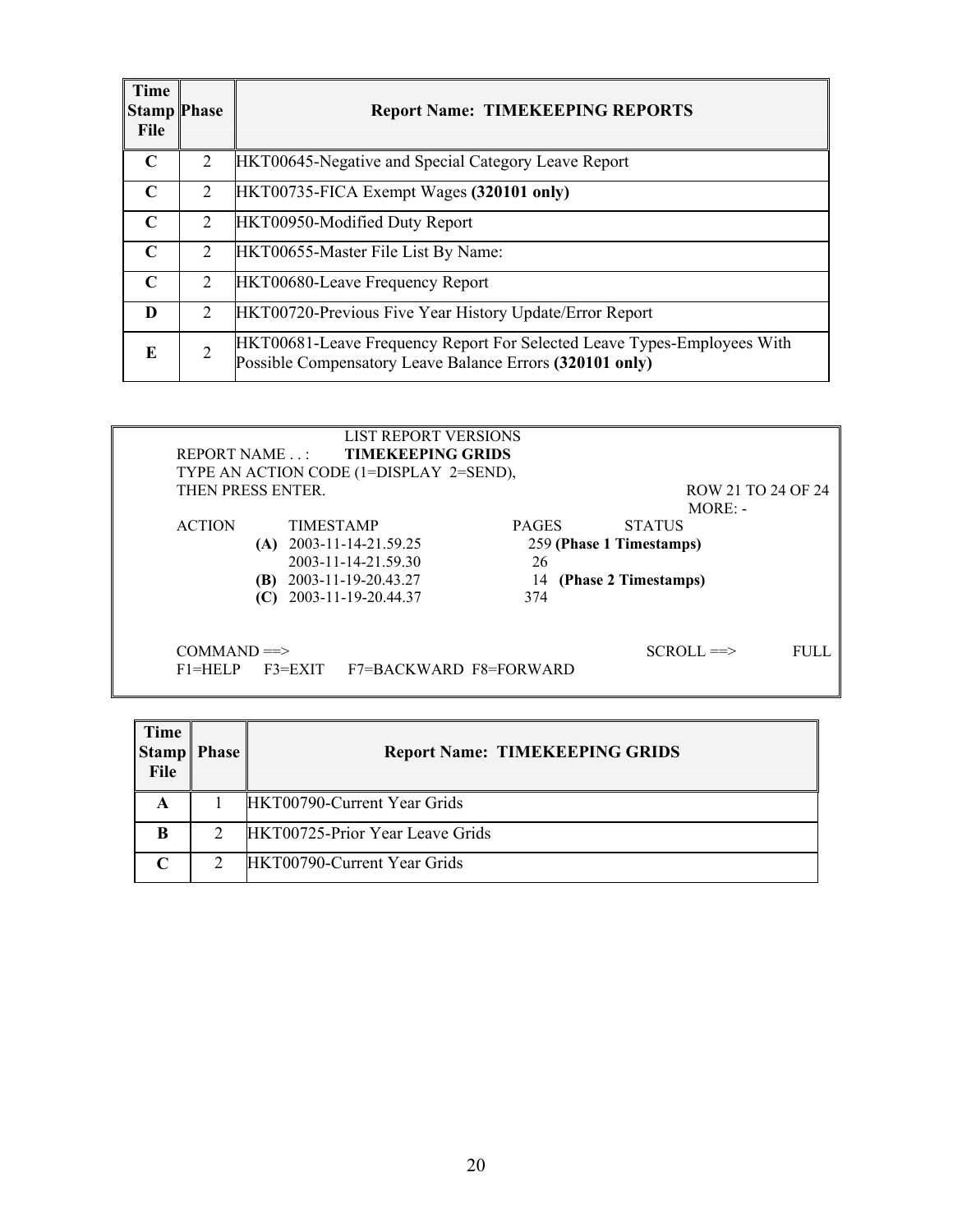## **DHMH TIMEKEEPING SYSTEM REPORT DESCRIPTIONS PER REPORT NAME**

| <b>RMDS</b><br><b>Report</b><br><b>Name</b> | <b>Phase</b>   | <b>Report Description</b>                                                                                                                                                                                                                                                                                                                                                                                                                                                                                                                                                                               |  |
|---------------------------------------------|----------------|---------------------------------------------------------------------------------------------------------------------------------------------------------------------------------------------------------------------------------------------------------------------------------------------------------------------------------------------------------------------------------------------------------------------------------------------------------------------------------------------------------------------------------------------------------------------------------------------------------|--|
| Timekeeping                                 | $\overline{2}$ | <b>HKTJ385B-Employees With Possible Compensatory Leave Balance Errors</b>                                                                                                                                                                                                                                                                                                                                                                                                                                                                                                                               |  |
| Reports                                     |                | Displays error conditions for compensatory leave balances for employees<br>returning to State service within 26 pay rolling period who had unused balance at<br>separation; displays arithmetic errors resulting from manual adjustments made to<br>accounts. Adjustments made to a day are reflected on compensatory leave grid as<br>well as well as current compensatory leave balance.                                                                                                                                                                                                              |  |
| Timekeeping                                 | 2              | HKT00610-Summary Totals By Agency:                                                                                                                                                                                                                                                                                                                                                                                                                                                                                                                                                                      |  |
| Reports                                     |                | Lists pay period and year to date leave usage totals for each six-digit agency and<br>county check distribution code not only for eleven types of leave categories, but<br>also for the regular, total leave, shift and overtime hours worked. In the<br>compensatory leave activity section, it also shows the pay period and rolling 12<br>month earned, taken and lost leave totals. Also, pay period and year to date<br>annual and sick leave accruals are shown.                                                                                                                                  |  |
| Timekeeping                                 | 2              | HKT00635-Overtime Report By Program/Project, Overtime Report By SSN:                                                                                                                                                                                                                                                                                                                                                                                                                                                                                                                                    |  |
| Reports                                     |                | These two reports, same information but sorted differently according to its title,<br>lists separate weekly totals for regular pay, overtime, shift, nursing differential,<br>weekend differential hours and dollars calculated for the employee's pay period.<br>The report also lists the LAW hours not credited. The report displays the<br>employee class, grade, biweekly salary, project code, pct. Of employment, and<br>type of overtime paid $(40-40, 8/80)$ .                                                                                                                                 |  |
| Timekeeping                                 | $\overline{2}$ | HKT00640-Master File List By SSN#:                                                                                                                                                                                                                                                                                                                                                                                                                                                                                                                                                                      |  |
| Reports                                     |                | Lists, by agency code sorted by SSN, employee name, project, timekeeping sort<br>number, employee status code, EOD date, DHMH start date, grade, step,<br>employment pct., increment month, PIN, separation type, separation date, leave<br>earning eligibility, and flags for shift, overtime or compensatory leave.                                                                                                                                                                                                                                                                                   |  |
| Timekeeping                                 | 2              | <b>HKT00645-Negative and Special Category Leave Report</b>                                                                                                                                                                                                                                                                                                                                                                                                                                                                                                                                              |  |
| Reports                                     |                | Lists when negative balance occurs for annual, personal, sick, or compensatory<br>leave; when the employee has used more than allowable holiday hours for<br>employment percentage; uses more military than permitted by law; shows<br>advanced sick leave payback balances remaining; and career-to-date balances of<br>employee-donated/leave bank used and granted so if an unused balance exists<br>when employee returns to work, this value is returned to the leave bank. Report<br>also shows the payback percentages used for annual and sick earnings for<br>paybacks of advanced sick leave. |  |
| Timekeeping                                 | $\overline{2}$ | HKT00655-Master File List By Name:                                                                                                                                                                                                                                                                                                                                                                                                                                                                                                                                                                      |  |
| Reports                                     |                | Same information as HKT00640 discussed above, only sorted by name.                                                                                                                                                                                                                                                                                                                                                                                                                                                                                                                                      |  |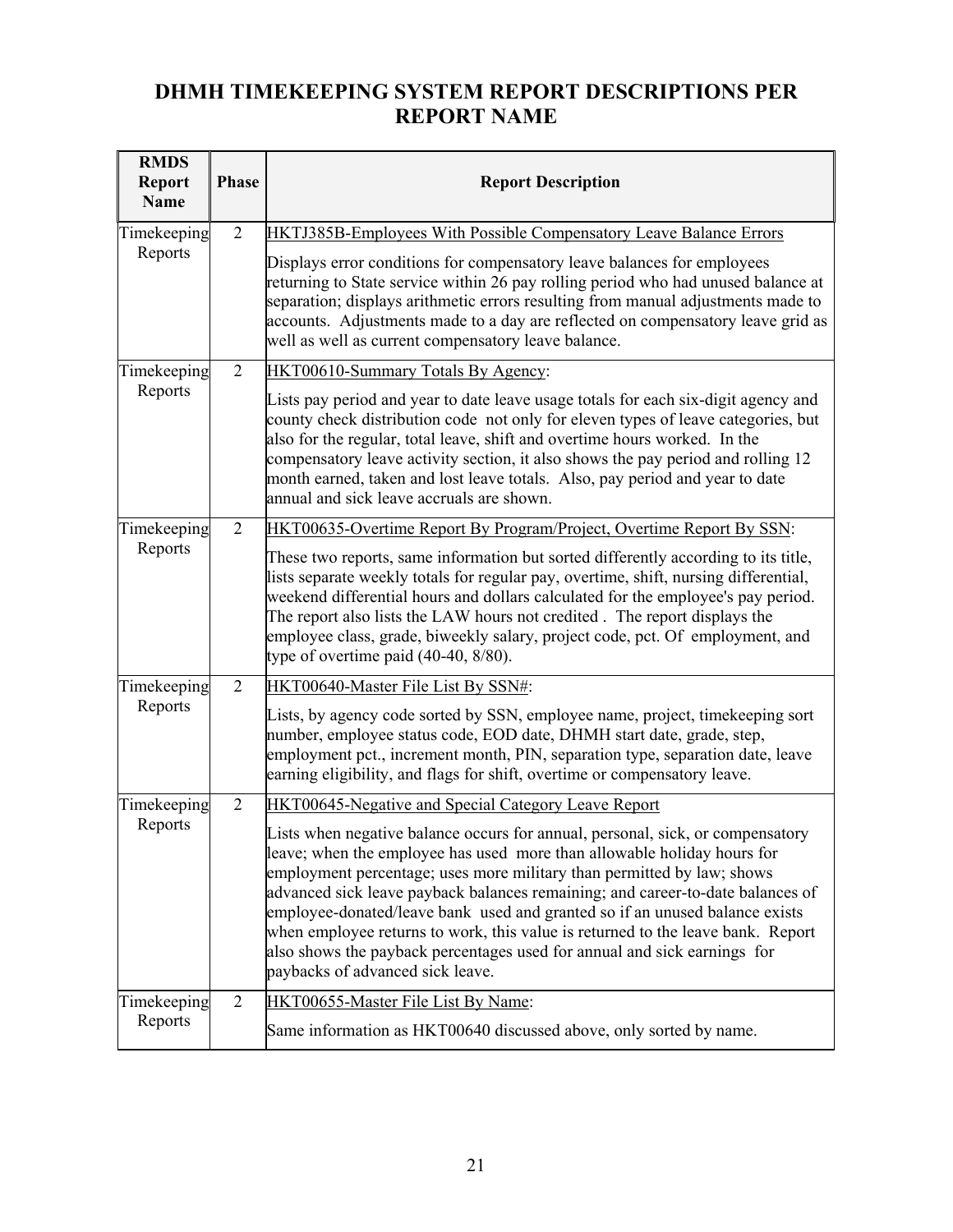| <b>RMDS</b><br><b>Report</b><br><b>Name</b> | <b>Phase</b>   | <b>Report Description</b>                                                                                                                                                                                                                                                                                                                                                                                                                                                                                      |  |  |
|---------------------------------------------|----------------|----------------------------------------------------------------------------------------------------------------------------------------------------------------------------------------------------------------------------------------------------------------------------------------------------------------------------------------------------------------------------------------------------------------------------------------------------------------------------------------------------------------|--|--|
| Timekeeping                                 | $\overline{2}$ | HKT00660-Time Register:                                                                                                                                                                                                                                                                                                                                                                                                                                                                                        |  |  |
| Reports                                     |                | Generated each pay period, sorted by agency, lists pay period and year to date<br>totals, including rolling 12 month data for compensatory leave, as well as<br>summaries containing the Master File List data. Also, pay period and year to<br>date hour figures for accruals, taken and pay period ending balances for the types<br>of earned leave. Report shows sick occurrences and the different types of leave<br>codes, with hours, used during the pay period by that employee.                       |  |  |
| Timekeeping                                 | 2              | <b>HKT00680-Leave Frequency Report:</b>                                                                                                                                                                                                                                                                                                                                                                                                                                                                        |  |  |
| Reports                                     |                | Four reports in similar format are generated automatically each pay period, based<br>on the usage of specific leave codes according to the report's title. If that leave<br>code(s) are used, the report lists the employee's name, ssn, leave code type, date<br>used and number of hours.                                                                                                                                                                                                                    |  |  |
|                                             |                | 1. In Service Training                                                                                                                                                                                                                                                                                                                                                                                                                                                                                         |  |  |
|                                             |                | 2. Out Service Training                                                                                                                                                                                                                                                                                                                                                                                                                                                                                        |  |  |
|                                             |                | 3. Leave Without Pay                                                                                                                                                                                                                                                                                                                                                                                                                                                                                           |  |  |
|                                             |                | 4. Sick Personal Injury (Accident Leave)                                                                                                                                                                                                                                                                                                                                                                                                                                                                       |  |  |
|                                             |                |                                                                                                                                                                                                                                                                                                                                                                                                                                                                                                                |  |  |
| Timekeeping<br>Reports                      | 2              | HKT00720-Previous Five Year History-Update/Error Report: Same format as<br>HKT00760, except that it displays results from updating the History Master<br>Record.                                                                                                                                                                                                                                                                                                                                               |  |  |
| Timekeeping                                 | $\overline{2}$ | <b>HKT00681-Leave Frequency Report For Selected Leave Types:</b>                                                                                                                                                                                                                                                                                                                                                                                                                                               |  |  |
| Reports                                     |                | Two reports in similar format are generated each pay period, based on the usage<br>criteria and length of usage:                                                                                                                                                                                                                                                                                                                                                                                               |  |  |
|                                             |                | 1. Sick Leave-more than 5 consecutive days and certain sick leave requiring<br>documentation.                                                                                                                                                                                                                                                                                                                                                                                                                  |  |  |
|                                             |                | 2. Non sick leave codes, such as jury duty, etc., where documentation is required.                                                                                                                                                                                                                                                                                                                                                                                                                             |  |  |
|                                             |                | These reports are generated for auditing leave documentation requirements.<br>Reports show dates, hours and leave codes used during pay period.                                                                                                                                                                                                                                                                                                                                                                |  |  |
| Timekeeping                                 | $\overline{2}$ | HKT00725-Prior Year Leave Grids                                                                                                                                                                                                                                                                                                                                                                                                                                                                                |  |  |
| Grids                                       |                | Provides the user a grid of entire calendar year displaying leave codes and hours<br>used on each day of a month of the year; the leave balance summaries reflect<br>12/31 closing balances; a leave activity summary lists leave codes with the hours<br>used that year shown; employee data appears which also shows on the employee<br>timesheet such as PIN, salary and job classification. The calendar grid and leave<br>activity summary will reflect any subsequent history data adjustments to a day. |  |  |
| Timekeeping                                 | $\overline{2}$ | HKT00735-FICA Exempt Wages:                                                                                                                                                                                                                                                                                                                                                                                                                                                                                    |  |  |
| Reports                                     |                | Lists individuals who have been out on sick leave for more than six months whose<br>FICA withholdings should cease; DHMH alerts Central Payroll for those who<br>appear on list.                                                                                                                                                                                                                                                                                                                               |  |  |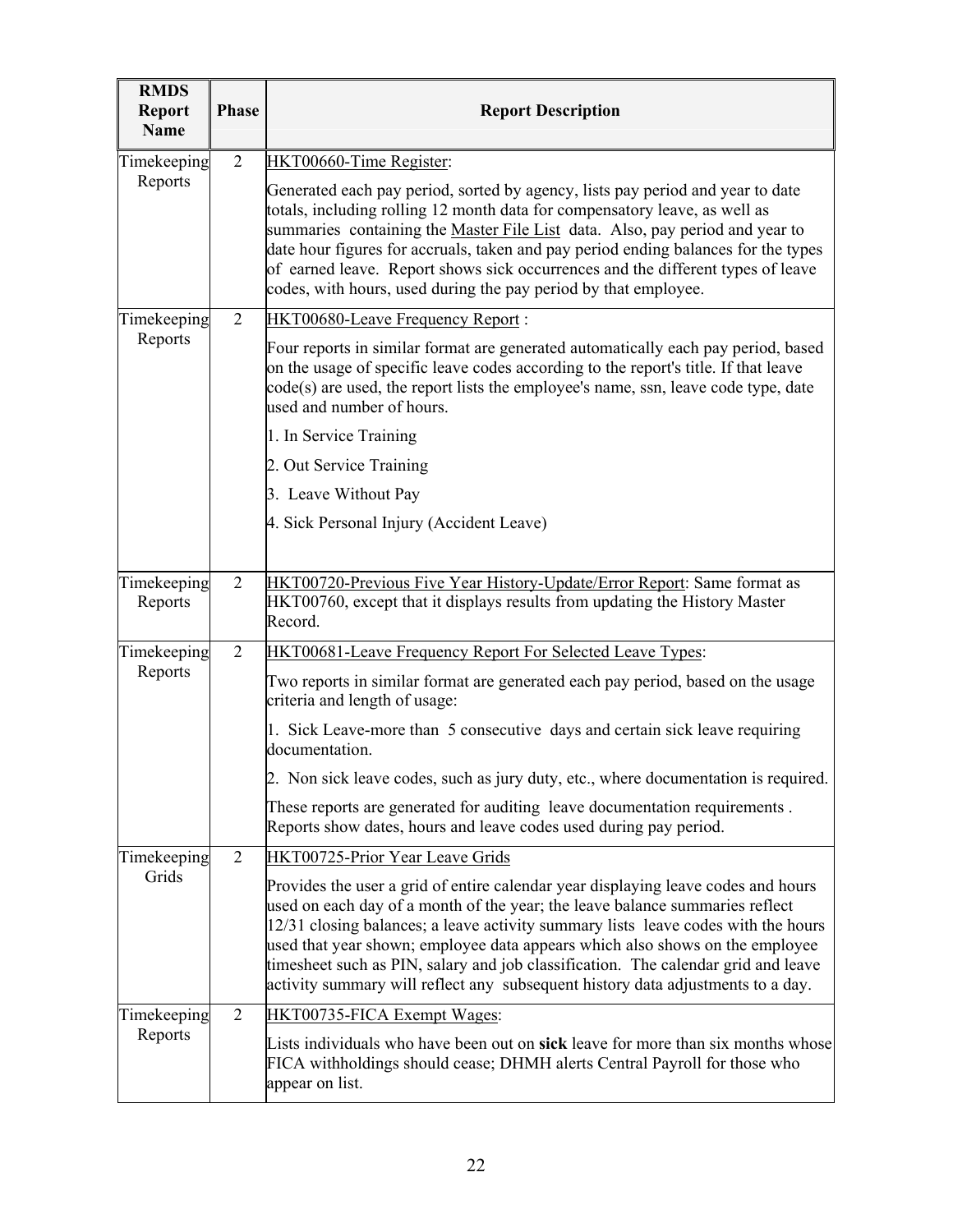| <b>RMDS</b><br><b>Report</b><br><b>Name</b> | <b>Phase</b>   | <b>Report Description</b>                                                                                                                                                                                                                                                                             |
|---------------------------------------------|----------------|-------------------------------------------------------------------------------------------------------------------------------------------------------------------------------------------------------------------------------------------------------------------------------------------------------|
| Timekeeping                                 | 1, 2           | HKT00750-Timekeeping File Maint. Edit/Error Report:                                                                                                                                                                                                                                                   |
| Reports                                     |                | File Maintenance is used to create leave records, change data on leave records or<br>to indicate the separation of employees on our Leave Master File. Since this is an<br>edit report, it primarily lists keying errors and invalid data entered on these types<br>of transactions.                  |
| Timekeeping                                 | 1, 2           | HKT00760-Timekeeping File Maint. Update/Error Report:                                                                                                                                                                                                                                                 |
| Reports                                     |                | Report shows every employee who had an update made to their master record.<br>Report also lists posting errors, i.e., when transactions to change data don't match<br>the existing data, and therefore are not corrected.                                                                             |
| Timekeeping                                 | 1,2            | <b>HKT00770-Timekeeping and Personnel File Match Discrepancy:</b>                                                                                                                                                                                                                                     |
| Reports                                     |                | To assure our leave master contains all DHMH employees according to DBM<br>Personnel Master, a match is performed to provide new hires not added, separated<br>not processed as well as confirming EOD dates.                                                                                         |
| Timekeeping                                 | 1, 2           | HKT00780-Match Timesheets To Timekeeping Master:                                                                                                                                                                                                                                                      |
| Reports                                     |                | Lists records where week 1, week 2 or both timesheets are missing; if timesheets<br>are keyed for SSN not on master.                                                                                                                                                                                  |
| Timekeeping                                 | 1, 2           | HKT00785-Timesheet Edit/Error Print:                                                                                                                                                                                                                                                                  |
| Reports                                     |                | Lists keyed timesheet errors such as when hours keyed for time worked and leave<br>taken do not add to FTE hours; hours keyed as overtime instead of compensatory<br>leave or vice versa; if compensatory or personal leave used exceeds available or if<br>invalid leave codes were keyed.           |
| Timekeeping                                 | 1, 2           | HKT00790-Current Year Grids:                                                                                                                                                                                                                                                                          |
| Grids                                       |                | See description for HKT00725, Prior Year Grids for description; using the same<br>format, the report shows the grid information for the current calendar year.<br>Current year adjustments are reflected in all fields. Prior year adjustments will<br>only be reflected in previous balance section. |
| Timekeeping                                 | 1, 2           | HKT00795-DHMH Comp Earnings Grid:                                                                                                                                                                                                                                                                     |
| Reports                                     |                | Contains four sections: daily earnings and taken figures for each month of the 12<br>month rolling period; if earned and taken occur on same day, the day appears in<br>overlap section; a pay period summary of earned and taken; and 12 month<br>summary totals with the current balance.           |
| Timekeeping                                 | 2              | HKT00800-Day Correction Unposted:                                                                                                                                                                                                                                                                     |
| Reports                                     |                | Day corrections are used to correct timesheets already forwarded to data entry; if<br>timesheets not included or not keyed, day corrections will unpost.                                                                                                                                              |
| Timekeeping                                 | $\overline{2}$ | HKT00805-Day Correction Edit Report:                                                                                                                                                                                                                                                                  |
| Reports                                     |                | Invalid data keyed in a Day Correction transaction.                                                                                                                                                                                                                                                   |